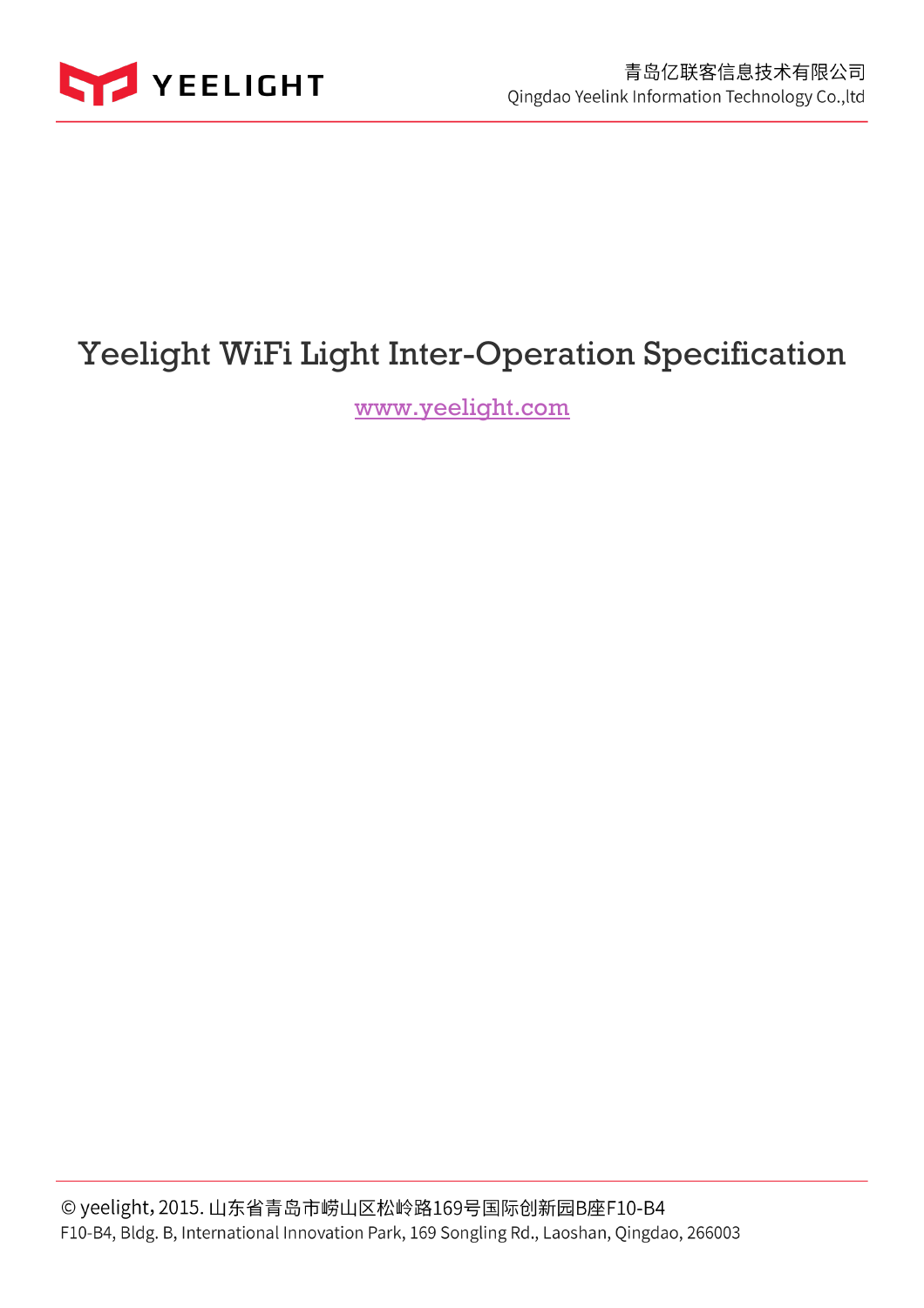

## Table of contents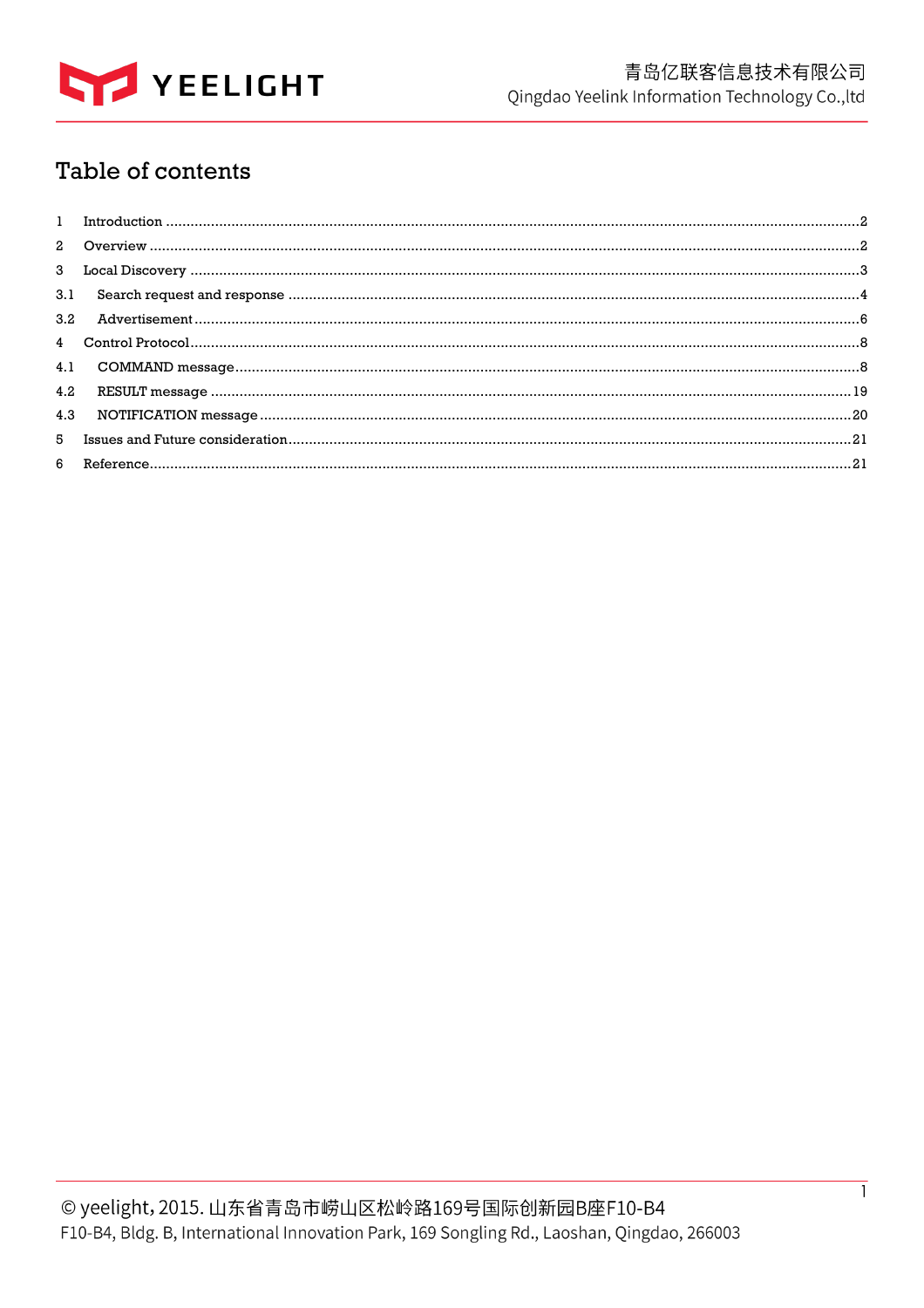

## **1 Introduction**

Yeelight smart LED products support remote control through WiFi. When user received the smart LED device for the first time, he/she needs to complete a configuration procedure to provision the router's SSID and password to the device. This procedure is normally called SmartConfig or QuickConnect. Due to security consideration, the protocol used for SmartConfig is proprietary, which means no 3<sup>rd</sup> party could know about it or use it. However, after the device is connected to the router, it can be seen by all the devices under the same network, thus could also be controlled by  $3<sup>rd</sup>$  party equipment that understands the inter-operation control protocol.

The purpose of this document is to help  $3<sup>rd</sup>$  party equipment vendors that want to work with Yeelight smart devices or users who are willing to play with the device with their own softwares to understand the technical details of discovering and controlling of the device .

## **2 Overview**

Currently, Yeelight WiFi LED is controlled through cloud. The command will be sent to a cloud server and then forwarded to the device.



Figure 2-1

#### As Figure 2-1 shows, all the WiFi LEDs are keep in touch with cloud server. If the cloud server is down or the WAN network undergoes some issue, then user will lose control of the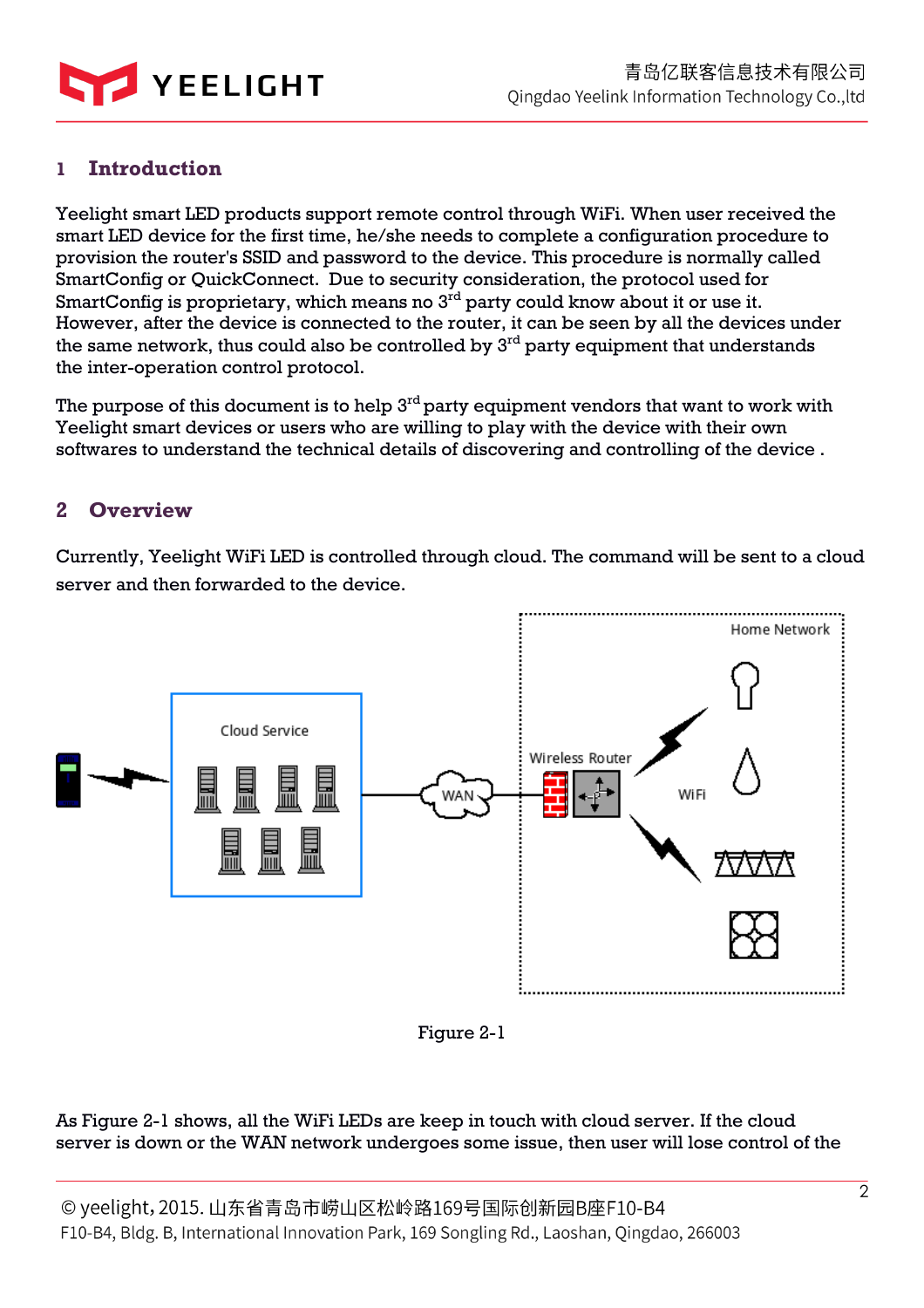

device. Therefore we think local control is very necessary and begin to work on the local control mechanism.

Local control can be further divided into two parts: the discovery procedure and the control procedure. For local discovery, we used a SSDP like protocol but it's greatly simplified. For control protocol, we define a set of control commands that expressed in  $\text{ISON}$ . The two parts will be explained in great detail in section 3 and 4.

## **3 Local Discovery**

As SSDP defined, there are actually two kinds of discover message: searching and advertising messages. Searching is used by device that wants to find other devices or services that it has interests while advertising is used by any device that is willing to announce it's presence on the network.

Yeelight smart LED supports both kinds of message. It will listen on a multi-cast address, waiting for any incoming search requests. If the request is targeted for Yeelight smart LED (ST header contains Yeelight pre-defined value), then the device will uni-cast a response to the searcher. The response contains some basic information about the device, e.g. IP and port of the control service, current power status, current brightness as well as all the supported control methods. So when the searcher received the response, it can get the basic idea of the device. With these information, it can do further contact and control. The advertising message is sent by Yeelight smart LED after it joined the network or after a fixed period of time (this is to refresh it's state). The message is sent to a multi-cast address with some basic information. The receiver of the message should not respond to the advertisement.



Figure 3-1 shows the discover procedure.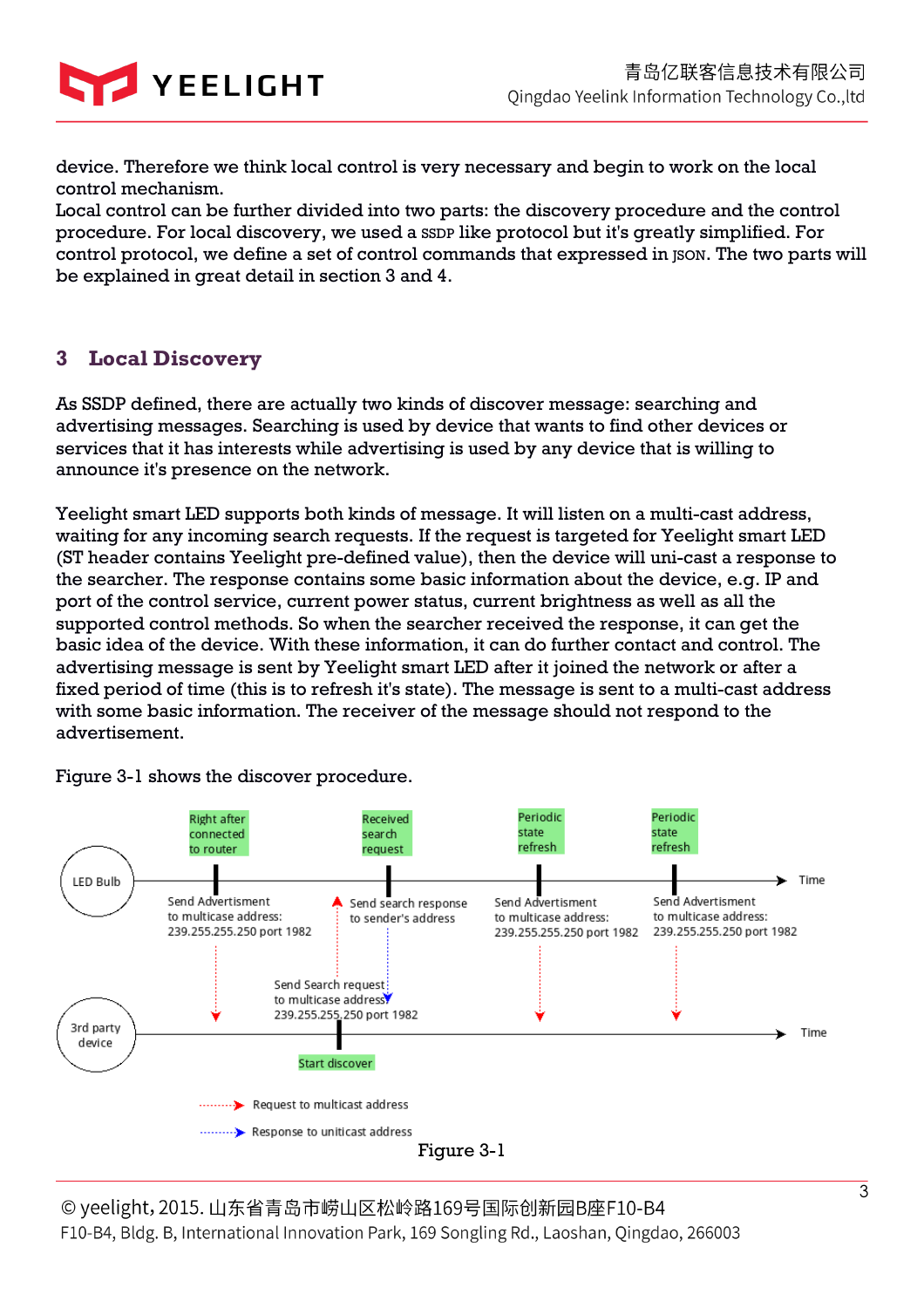

Different from SSDP protocol, we choose to send multi-cast messages to port 1982 instead of standard SSDP port 1900. This is to avoid excessive multi-cast messages being received by both smart LED and  $3^{rd}$  party devices. It's especially important if the  $3^{rd}$  party device is powerconsumption-sensitive (e.g. smart watch powered by battery).

## **3.1 Search request and response**

The searching message generated by 3<sup>rd</sup> device should follow below format and rules and being sent to multi-cast address 239.255.255.250:1982 over UDP.

------------------------------------------------------------- *M-SEARCH \* HTTP/1.1 HOST: 239.255.255.250:1982*

*MAN: "ssdp:discover" ST: wifi\_bulb*  -------------------------------------------------------------

1. The start line must be "M-SEARCH \* HTTP/1.1" without any leading LWP.

2. "HOST" header is optional, if it's present, the value should be "239.255.255.250:1982".

3. "MAN" header is required. The value for "MAN" header must be "ssdp:discover", double quotes included.

4. "ST" header is required. The value for "ST" header must be "wifi\_bulb".

5. The headers are case-insensitive while the start line and all the header values are case sensitive. Each line should be terminated by " $\lceil r \rceil$ ".

Any messages that doesn't follow above rules will be silently dropped, which means the searching device won't be able to find any Yeelight smart LED. If the message is deemed as a valid request, the response message will be generated by Yeelight smart LED and uni-casted to request sender's sending IP and port. For instance, if the request is sent by 192.168.1.22 on UDP port 43210, then response will be sent to 192.168.1.22:43210. The response will be in following format.

------------------------------------------------------------- *HTTP/1.1 200 OK Cache-Control: max-age=3600 Date: Ext: Location: yeelight://192.168.1.239:55443 Server: POSIX UPnP/1.0 YGLC/1 id: 0x000000000015243f model: color fw\_ver: 18 support: get\_prop set\_default set\_power toggle set\_bright start\_cf stop\_cf set\_scene cron\_add cron\_get cron\_del set\_ct\_abx set\_rgb*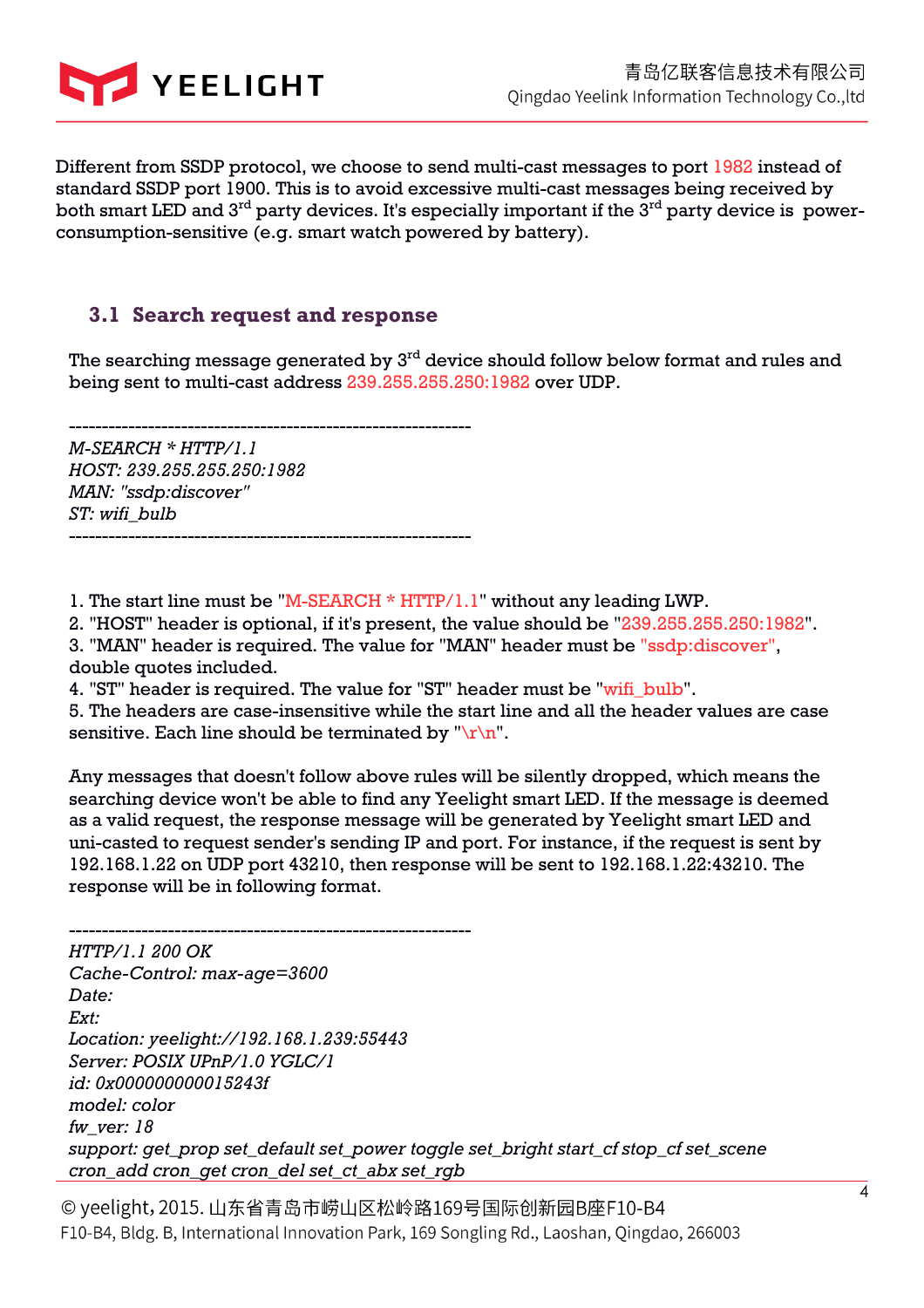

*power: on bright: 100 color\_mode: 2 ct: 4000 rgb: 16711680 hue: 100 sat: 35 name: my\_bulb* -------------------------------------------------------------

The start line will always be "HTTP/1.1 200 OK".

"CACHE-CONTROL" field contains the status refresh interval. Smart LED will send another advertisement message after that amount of seconds.

"LOCATION" field contains the service access point of the smart LED deivce. The URI scheme will always be "yeelight", host is the IP address of smart LED, port is control service's TCP listen port.

"DATE", "EXT" and "SERVER" header doesn't contain any important information, it's there just to confirm with SSDP.

All other headers are Yeelight specific.

"ID": The ID of a Yeelight WiFi LED device,  $3<sup>rd</sup>$  party device should use this value to uniquely identified a Yeelight WiFi LED device.

"MODEL": The product model of a Yeelight smart device. Current it can be "mono", "color", "stripe", "ceiling", "bslamp". For "mono", it represents device that only supports brightness adjustment. For "color", it represents device that support both color and color temperature adjustment. "Stripe" stands for Yeelight smart LED stripe. "Ceiling" stands for Yeelight Ceiling Light. More values may be added in future.

"FW\_VER": LED device's firmware version.

"SUPPORT": All the supported control methods separated by white space.  $3<sup>RA</sup>$  party device can use this field to dynamically render the control view to user if necessary. Any control request that invokes method that is not included in this field will be rejected by smart LED.

"POWER": Current status of the device. "on" means the device is currently turned on, "off" means it's turned off (not un-powered, just software-managed off).

"BRIGHT": Current brightness, it's the percentage of maximum brightness. The range of this value is  $1 \sim 100$ .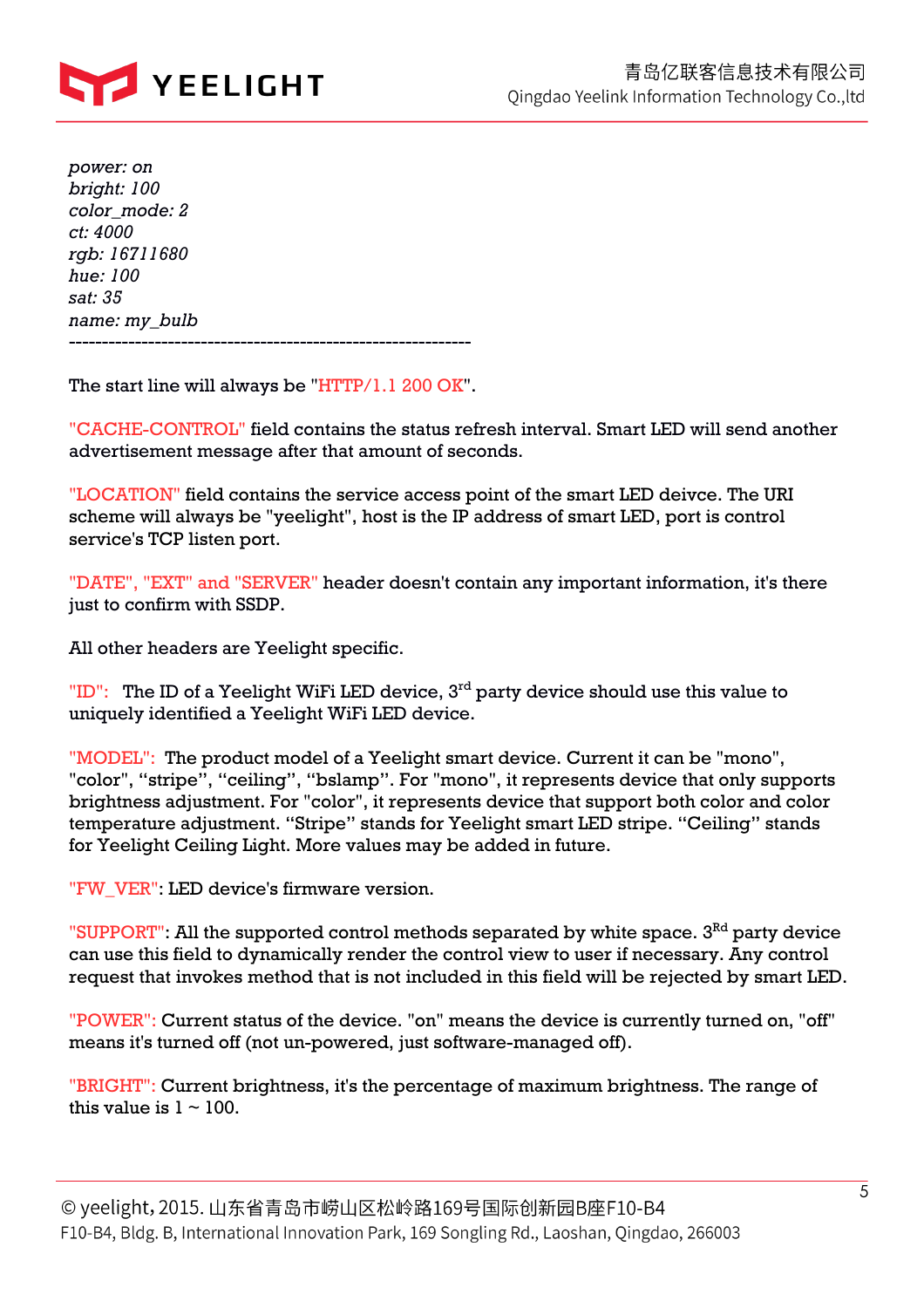

"COLOR\_MODE": Current light mode. 1 means color mode, 2 means color temperature mode, 3 means HSV mode.

"CT": Current color temperature value. The range of this value depends on product model, refert to Yeelight product description. This field is only valid if COLOR\_MODE is 2.

"RGB": Current RGB value. The field is only valid if COLOR\_MODE is 1. The value will be explained in next section.

"HUE": Current hue value. The range of this value is 0 to 359. This field is only valid if COLOR\_MODE is 3.

"SAT": Current saturation value. The range of this value is 0 to 100. The field is only valid if COLOR\_MODE is 3.

"NAME": Name of the device. User can use "set\_name" to store the name on the device. The maximum length is 64 bytes. If none-ASCII character is used, it is suggested to BASE64 the name first and then use "set\_name" to store it on device.

NOTE: HUE and SAT should be used in combination. CT mode, RGB mode and HSV mode are mutually exclusively.

After  $3<sup>rd</sup>$  party device received the response, it's recommended to do following operations:

1. Parses and validate the response message.

2. Identify the device, check if the device is already maintained in local storage by searching local database by ID.

3. Display the status to user if necessary.

4. Follow the information in "LOCATION" header to establish a TCP connection with the WiFi smart LED.

5. After the TCP connection is successfully established, send control message to control the smart LED or monitor the status change of the device and display any change to user.

## **3.2 Advertisement**

Right after Yeelight smart LED joined the local network, it will announce its presence by multi-casting an advertisement requests. The purpose of this message is to notify 3<sup>rd</sup> party devices that smart LED is online and ready to serve control request. Without this advertisement message, 3rd party devices would have to probe the network from time to time in order to achieve PnP (plug and play), which is obviously power-consuming and inefficient.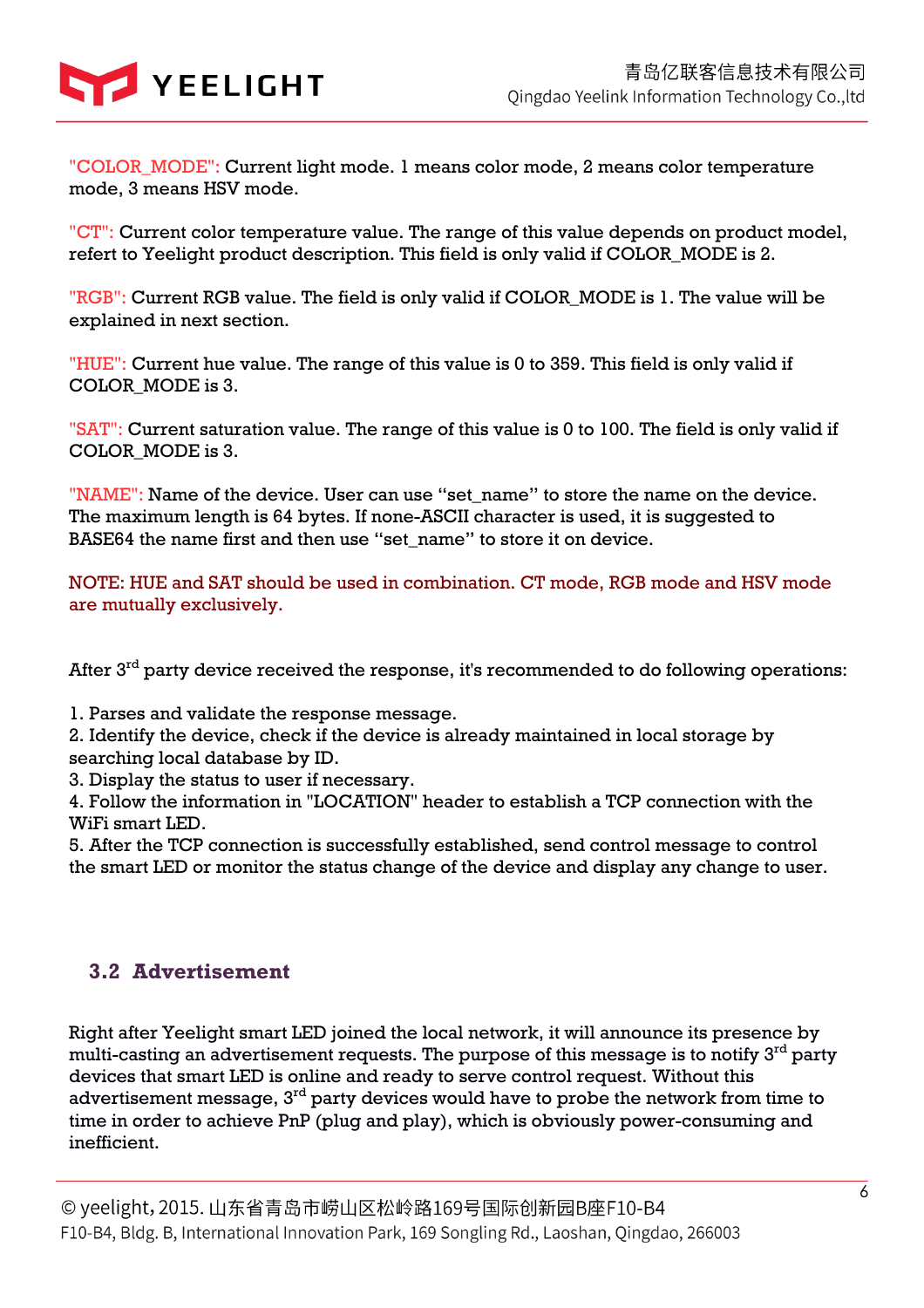

After the initial announcement, Yeelight smart LED will refresh its state by sending the advertisement message at a fixed interval. The format of the advertisement message is:

------------------------------------------------------------- *NOTIFY \* HTTP/1.1 Host: 239.255.255.250:1982 Cache-Control: max-age=3600 Location: yeelight://192.168.1.239:55443 NTS: ssdp:alive Server: POSIX, UPnP/1.0 YGLC/1 id: 0x000000000015243f model: color fw\_ver: 18 support: get\_prop set\_default set\_power toggle set\_bright start\_cf stop\_cf set\_scene cron\_add cron\_get cron\_del set\_ct\_abx set\_rgb power: on bright: 100 color\_mode: 2 ct: 4000 rgb: 16711680 hue: 100 sat: 35 name: my\_bulb* -------------------------------------------------------------

The start line will always be "NOTIFY \* HTTP/1.1".

"NTS" header's value will always be "ssdp:alive".

"CACHE-CONTROL" field contains the status refresh interval. Smart LED will send another advertisement message after that amount of seconds.

"LOCATION" field contains the service access point of the smart LED. The URI scheme will always be "yeelight", host is the IP address of smart LED, port is control service's TCP listen port.

All Yeelight specific headers are exactly same as those in search response message. (See section 3.1)

After  $3<sup>rd</sup>$  party device received the advertisement, it's recommended to do following operations:

1. Parses and validate the response message.

2. Identify the device, check if the device is already maintained in local storage by searching local database by ID.

3. If the device is already in local storage, refresh its state and display to user.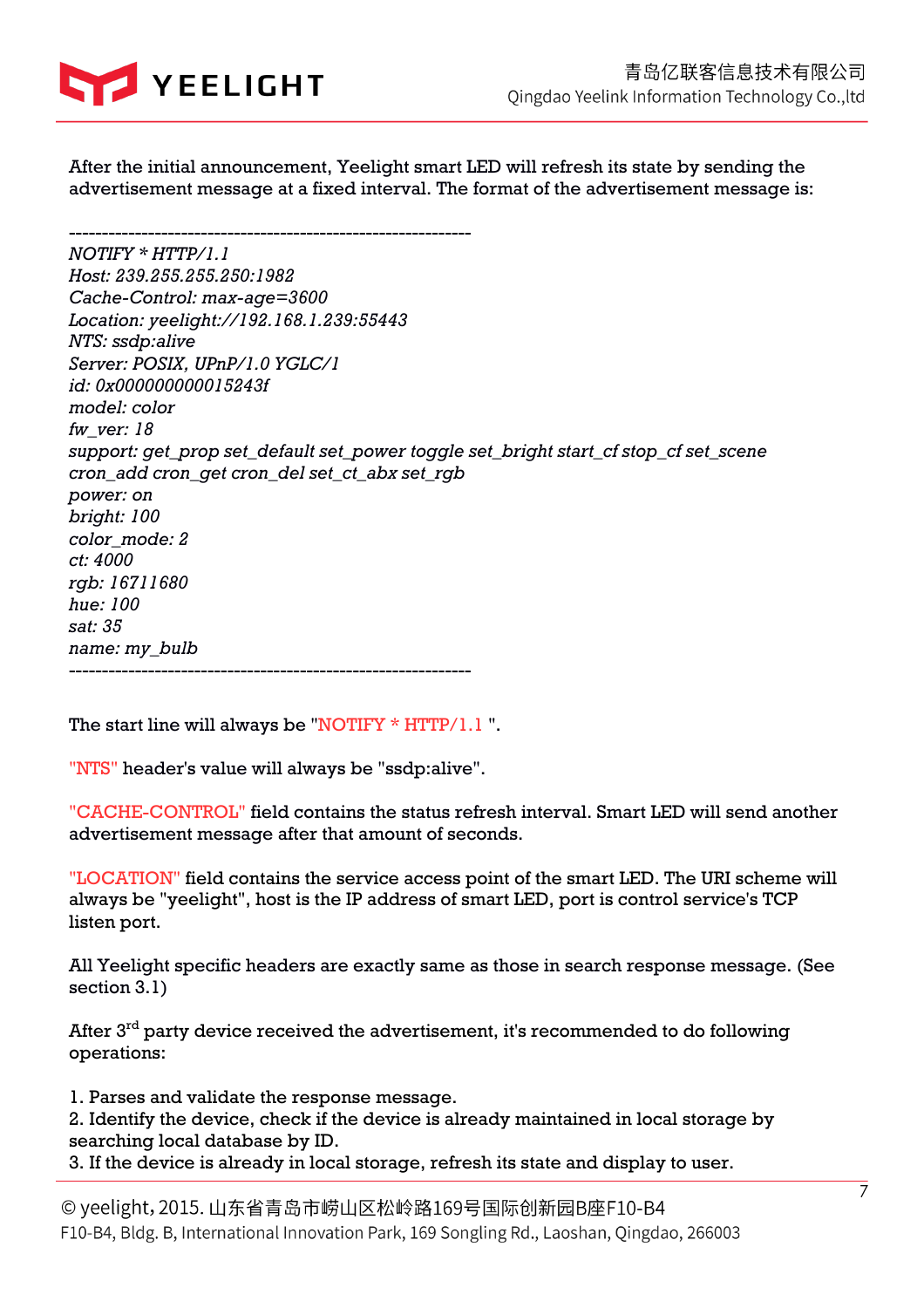

4. If the device is not found in local storage, present the new device to user.

5. Follow the information in "LOCATION" header to establish a TCP connection with the WiFi smart LED.

6. After the TCP connection is successfully established, send control message to control the device or monitor the status change of the device and display any change to user.

## **4 Control Protocol**

When the local discovery procedure is completed, a control plane could be established between  $3<sup>rd</sup>$  party devices and smart LEDs, which from then on will be used to carry control protocol messages that are encoded in JSON format.

Yeelight smart LED control protocol defined 3 types of messages: COMMAND message, RESULT message and NOTIFICATION message. All messages must be delivered in defined JSON format on a TCP connection and each individual message must be terminated by " $\ln$ ". If user could know the IP of the smart LED, then he/she can simply use "telnet" to establish the control channel (telnet <IP> 55443) and then send and receive any control commands. This is helpful for debugging and trouble shooting during development.

NOTE: Currently WiFi smart device support up to 4 simultaneous TCP connections, any further connect attempt will be rejected. For each connection, there is a command message quota, that is 60 commands per minute. There is also a total quota for all the LAN commands: 144 commands per minute  $(4 \times 60 \times 60\%)$ .

## **4.1 COMMAND message**

COMMAND message is generated by 3rd party devices and sent to smart LED. The format of the command is defined as below:

| Pair        | Presence  | String   | Value              |
|-------------|-----------|----------|--------------------|
| id_pair     | mandatory | "id"     | int(val)           |
| method_pair | mandatory | "method" | string(method_val) |
| params_pair | mandatory | "params" | array(params_val)  |

{ id\_pair, method\_pair, params\_pair}\r\n

The value of "id" is an integer filled by message sender. It will be echoed back in RESULT message. This is to help request sender to correlate request and response.

The value of "method" is a string that specifies which control method the sender wants to invoke. The value must be chosen by sender from one of the methods that listed in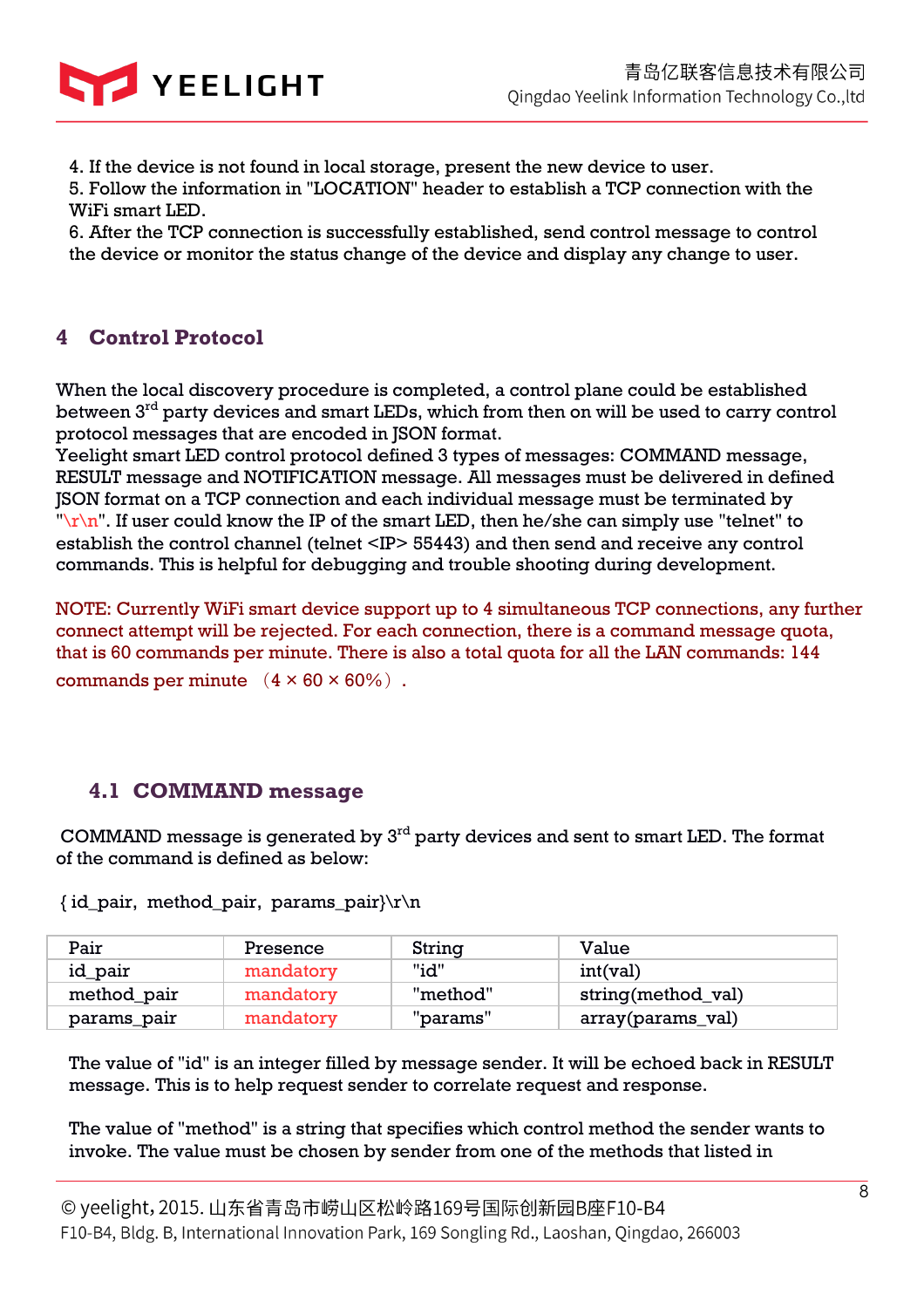

"SUPPORT" header in advertisement request or search response message. Otherwise, the message will be rejected by smart LED.

#### The value of "params" is an array. The values in the array are method specific.

#### Example:

{ "id": 1, "method": "set\_power", "params":["on", "smooth", 500]}

#### Following is the list of all supported methods and parameters.

| <b>Method value</b> | <b>Paramete</b><br>rs Count | Param 1         | Param <sub>2</sub> | Param <sub>3</sub>          | Param 4       |
|---------------------|-----------------------------|-----------------|--------------------|-----------------------------|---------------|
| get_prop            | $1 \sim N$                  | $\star$         | $\star$            | $\star$                     | $\star$       |
| set_ct_abx          | 3                           | int (ct_value)  | string(effect)     | int(duration)               |               |
| set rgb             | 3                           | int(rgb_value)  | string(effect)     | int(duration)               |               |
| set hsv             | 4                           | int(hue)        | int(sat)           | string(effect)              | int(duration) |
| set_bright          | 3                           | int(brightness) | string(effect)     | int(duration)               |               |
| set power           | 3                           | string(power)   | string(effect)     | int(duration)               | int(mode)     |
| toggle              | $\pmb{0}$                   |                 |                    |                             |               |
| set_default         | 0                           |                 |                    |                             |               |
| start cf            | 3                           | int(count)      | int(action)        | string(flow_expres<br>sion) |               |
| stop_cf             | 0                           |                 |                    |                             |               |
| set_scene           | $3 \sim 4$                  | string(class)   | int(vall)          | int(val2)                   | $*$ int(val3) |
| cron_add            | 2                           | int(type)       | int(value)         |                             |               |
| cron_get            | 1                           | int(type)       |                    |                             |               |
| cron_del            | 1                           | int(type)       |                    |                             |               |
| set_adjust          | 2                           | string(action)  | string(prop)       |                             |               |
| set music           | $1 \sim 3$                  | int(action)     | string(host)       | int(port)                   |               |
| set name            | 1                           | string(name)    |                    |                             |               |
| bg_set_rgb          | 3                           | int(rgb_value)  | string(effect)     | int(duration)               |               |
| bg_set_hsv          | 4                           | int(hue)        | int(sat)           | string(effect)              | int(duration) |
| bg_set_ct_abx       | 3                           | int (ct_value)  | string(effect)     | int(duration)               |               |
| bg start cf         | 3                           | int(count)      | int(action)        | string(flow_expres<br>sion) |               |
| bg_stop_cf          | $\mathbf 0$                 |                 |                    |                             |               |
| bg set scene        | $3 \sim 4$                  | string(class)   | int(vall)          | int(val2)                   | $*$ int(val3) |
| bq_set_default      | 0                           |                 |                    |                             |               |
| bg_set_power        | 3                           | string(power)   | string(effect)     | int(duration)               | int(mode)     |
| bg_set_bright       | 3                           | int(brightness) | string(effect)     | int(duration)               |               |
| bg_set_adjust       | 2                           | string(action)  | string(prop)       |                             |               |
| bg_toggle           | 0                           |                 |                    |                             |               |
| dev_toggle          | 0                           |                 |                    |                             |               |
| adjust_bright       | 2                           | int(percentage) | int(duration)      |                             |               |
| adjust_ct           | 2                           | int(percentage) | int(duration)      |                             |               |
| adjust_color        | 2                           | int(percentage) | int(duration)      |                             |               |
| bg_adjust_bright    | 2                           | int(percentage) | int(duration)      |                             |               |
| bg_adjust_ct        | 2                           | int(percentage) | int(duration)      |                             |               |

© yeelight, 2015. 山东省青岛市崂山区松岭路169号国际创新园B座F10-B4 F10-B4, Bldg. B, International Innovation Park, 169 Songling Rd., Laoshan, Qingdao, 266003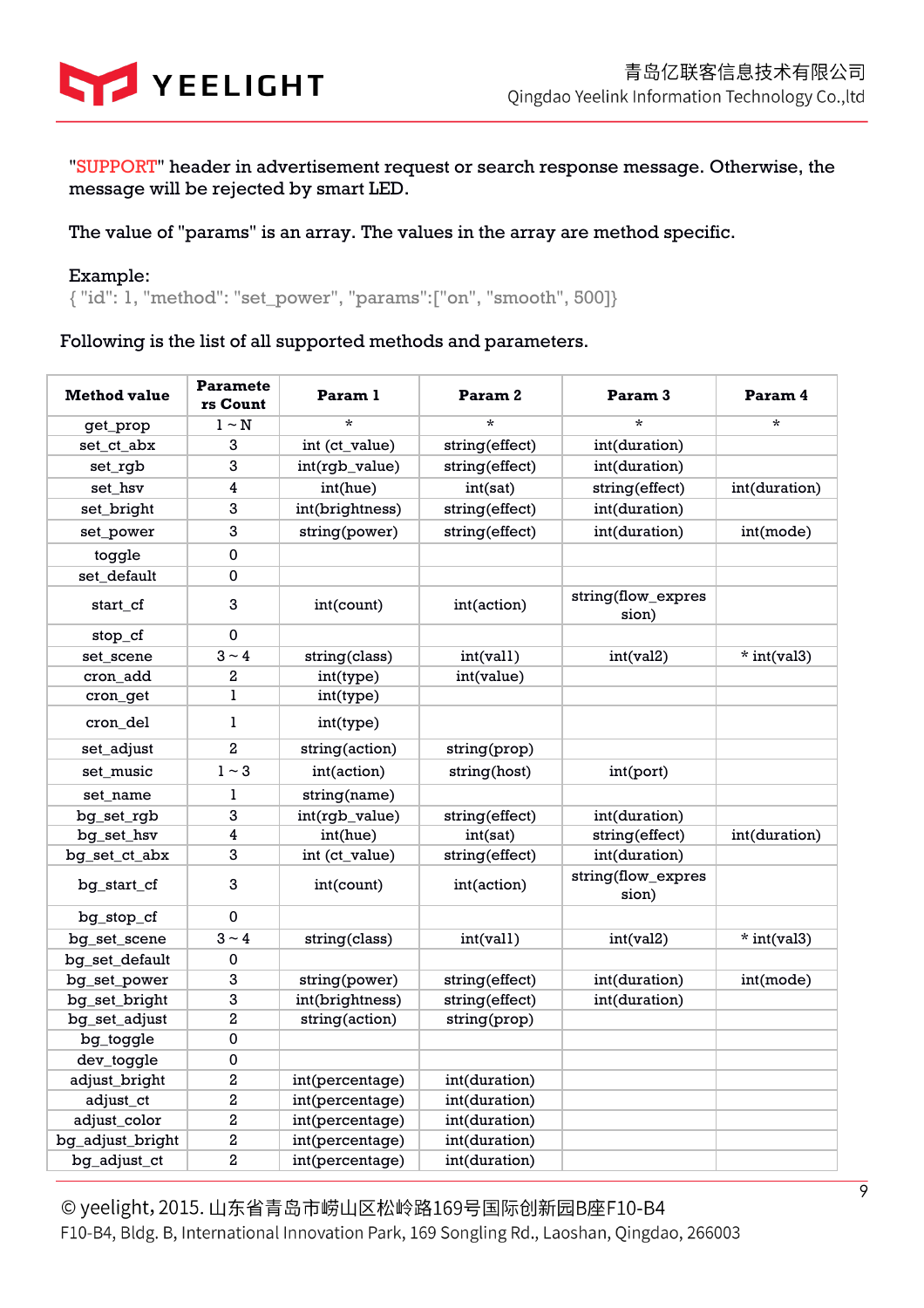

| bq_adjust_color                                                                            | 2            | int(percentage) | int(duration) |                                                                       |  |
|--------------------------------------------------------------------------------------------|--------------|-----------------|---------------|-----------------------------------------------------------------------|--|
|                                                                                            |              |                 | Table 4-1     |                                                                       |  |
|                                                                                            |              |                 |               |                                                                       |  |
|                                                                                            |              |                 |               |                                                                       |  |
| Detailed explanation for each method:                                                      |              |                 |               |                                                                       |  |
|                                                                                            |              |                 |               |                                                                       |  |
| Method:                                                                                    | get_prop     |                 |               |                                                                       |  |
| Usage:                                                                                     |              |                 |               | This method is used to retrieve current property of smart LED.        |  |
| <b>Parameters:</b>                                                                         | $1$ to $N$ . |                 |               |                                                                       |  |
|                                                                                            |              |                 |               | The parameter is a list of property names and the response contains a |  |
| list of corresponding property values. If the requested property name is not recognized by |              |                 |               |                                                                       |  |
| smart LED, then a empty string value ("") will be returned.                                |              |                 |               |                                                                       |  |
|                                                                                            |              |                 |               |                                                                       |  |

|              | <b>Request Example:</b> {"id":1,"method":"get_prop","params":["power", "not_exist", "bright"]} |
|--------------|------------------------------------------------------------------------------------------------|
|              | <b>Response Example:</b> $\{ "id": 1, "result": [ "on", "", "100"] \}$                         |
| <b>NOTE:</b> | All the supported properties are defined in table 4-2, section 4.3                             |

| Method:                        | set ct abx                                                                                    |
|--------------------------------|-----------------------------------------------------------------------------------------------|
| Usage:                         | This method is used to change the color temperature of a smart LED.                           |
| <b>Parameters:</b>             | 3.                                                                                            |
|                                | "ct_value" is the target color temperature. The type is integer and                           |
| range is $1700 \sim 6500$ (k). |                                                                                               |
|                                | "effect" support two values: "sudden" and "smooth". If effect is "sudden",                    |
|                                | then the color temperature will be changed directly to target value, under this case, the     |
|                                | third parameter "duration" is ignored. If effect is "smooth", then the color temperature will |
|                                | be changed to target value in a gradual fashion, under this case, the total time of gradual   |
|                                | change is specified in third parameter "duration".                                            |
|                                | "duration" specifies the total time of the gradual changing. The unit is                      |
|                                | milliseconds. The minimum support duration is 30 milliseconds.                                |
|                                | <b>Request Example:</b> {"id":1,"method":"set_ct_abx","params":[3500, "smooth", 500]}         |

|              | <b>Request Example:</b> {"id":1,"method":"set_ct_abx","params":[3500, "smooth", 500]} |
|--------------|---------------------------------------------------------------------------------------|
|              | <b>Response Example:</b> $\{``id":l, "result":[''ok"]\}$                              |
| <b>NOTE:</b> | Only accepted if the smart LED is currently in "on" state.                            |
|              |                                                                                       |

| <b>Method:</b>     | set_rgb                                                                 |
|--------------------|-------------------------------------------------------------------------|
| Usage:             | This method is used to change the color of a smart LED.                 |
| <b>Parameters:</b> |                                                                         |
|                    | "rgb_value" is the target color, whose type is integer. It should be    |
|                    | expressed in decimal integer ranges from 0 to 16777215 (hex: 0xFFFFFF). |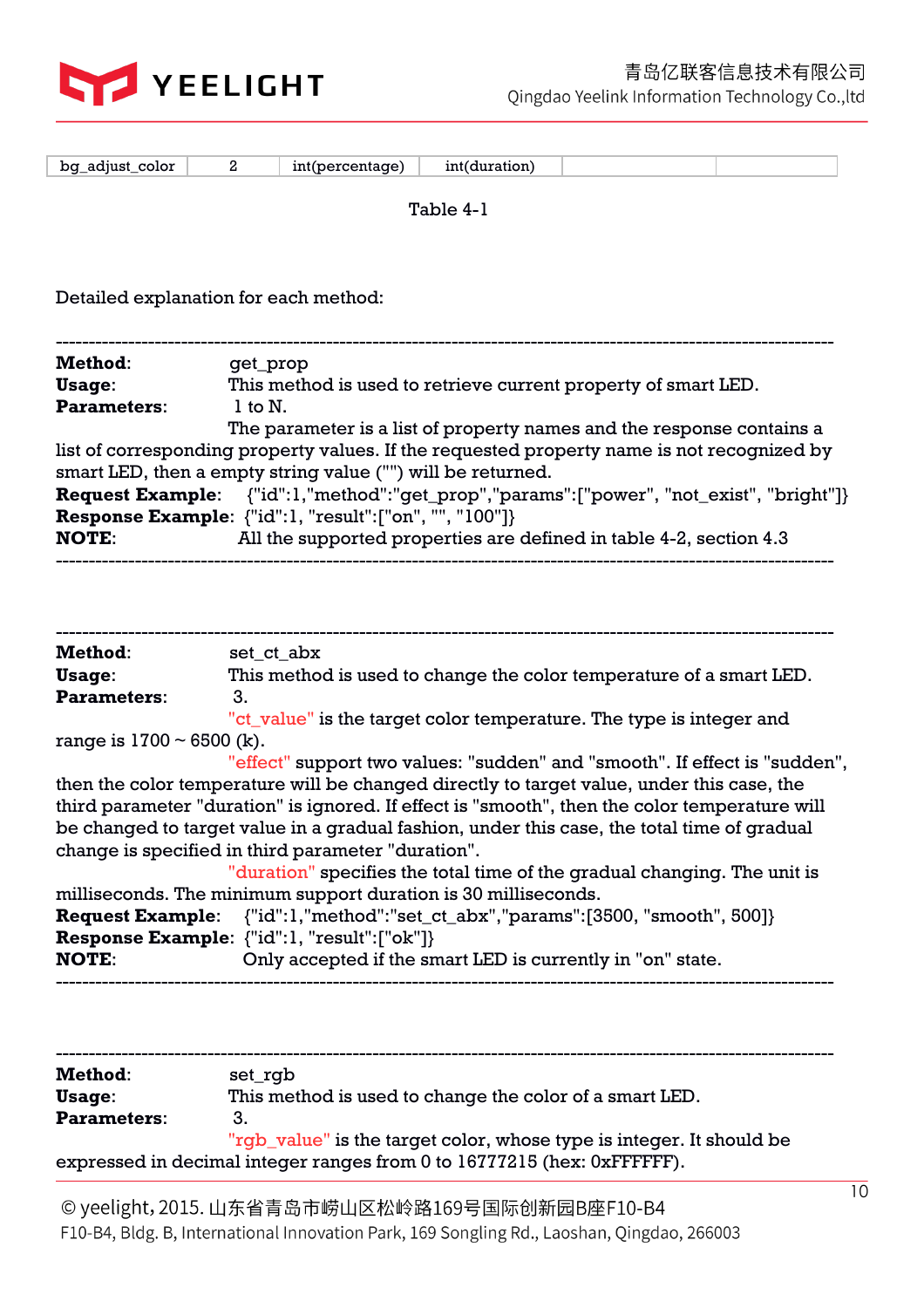

|                                         | <b>RGB color format &amp; calculation</b><br>RGB code has 24 bits format (bits 023):                                                                                                                                                                                         |  |  |  |  |
|-----------------------------------------|------------------------------------------------------------------------------------------------------------------------------------------------------------------------------------------------------------------------------------------------------------------------------|--|--|--|--|
|                                         |                                                                                                                                                                                                                                                                              |  |  |  |  |
|                                         | <b>RED[7:0]</b><br><b>GREEN[7:0]</b><br><b>BLUE[7:0]</b><br>16 15<br>$8 \overline{7}$<br>23<br>$\Omega$                                                                                                                                                                      |  |  |  |  |
|                                         | $RGB = (R*65536)+(G*256)+B$ , (when R is RED, G is GREEN and B is BLUE)                                                                                                                                                                                                      |  |  |  |  |
| <b>Request Example:</b><br><b>NOTE:</b> | "effect": Refer to "set_ct_abx" method.<br>"duration" Refer to "set_ct_abx" method.<br>${''id":}1, "method":"set_rgb", "params":[255, "smooth", 500]\}$<br><b>Response Example:</b> {"id":1, "result": ["ok"]}<br>Only accepted if the smart LED is currently in "on" state. |  |  |  |  |
| Method:                                 | set_hsv                                                                                                                                                                                                                                                                      |  |  |  |  |
| Usage:                                  | This method is used to change the color of a smart LED.                                                                                                                                                                                                                      |  |  |  |  |
| Parameters:                             | $\overline{4}$ .                                                                                                                                                                                                                                                             |  |  |  |  |
|                                         | "hue" is the target hue value, whose type is integer. It should be                                                                                                                                                                                                           |  |  |  |  |
|                                         | expressed in decimal integer ranges from 0 to 359.                                                                                                                                                                                                                           |  |  |  |  |
|                                         | "sat" is the target saturation value whose type is integer. It's range is 0                                                                                                                                                                                                  |  |  |  |  |
| to 100.                                 |                                                                                                                                                                                                                                                                              |  |  |  |  |
|                                         | "effect": Refer to "set ct abx" method.                                                                                                                                                                                                                                      |  |  |  |  |
|                                         | "duration" Refer to "set ct abx" method.                                                                                                                                                                                                                                     |  |  |  |  |
| <b>Request Example:</b>                 | ${''id":}1, "method":"set_hsv", "params":[255, 45, "smooth", 500]\}$                                                                                                                                                                                                         |  |  |  |  |
|                                         | Response Example: {"id":1, "result":["ok"]}                                                                                                                                                                                                                                  |  |  |  |  |
| <b>NOTE:</b>                            | Only accepted if the smart LED is currently in "on" state.                                                                                                                                                                                                                   |  |  |  |  |

| Method:            | set_bright                                                                           |
|--------------------|--------------------------------------------------------------------------------------|
| Usage:             | This method is used to change the brightness of a smart LED.                         |
| <b>Parameters:</b> | 3.                                                                                   |
|                    | "brightness" is the target brightness. The type is integer and ranges                |
|                    | from 1 to 100. The brightness is a percentage instead of a absolute value. 100 means |
|                    | maximum brightness while 1 means the minimum brightness.                             |
|                    | "effect": Refer to "set ct abx" method.                                              |
|                    | "duration" Refer to "set ct abx" method.                                             |
|                    | <b>Request Example:</b> {"id":1,"method":"set_bright","params":[50,"smooth", 500]}   |
|                    | <b>Response Example:</b> {"id":1, "result": ["ok"]}                                  |
| NOTE:              | Only accepted if the smart LED is currently in "on" state.                           |
|                    |                                                                                      |

© yeelight, 2015. 山东省青岛市崂山区松岭路169号国际创新园B座F10-B4 F10-B4, Bldg. B, International Innovation Park, 169 Songling Rd., Laoshan, Qingdao, 266003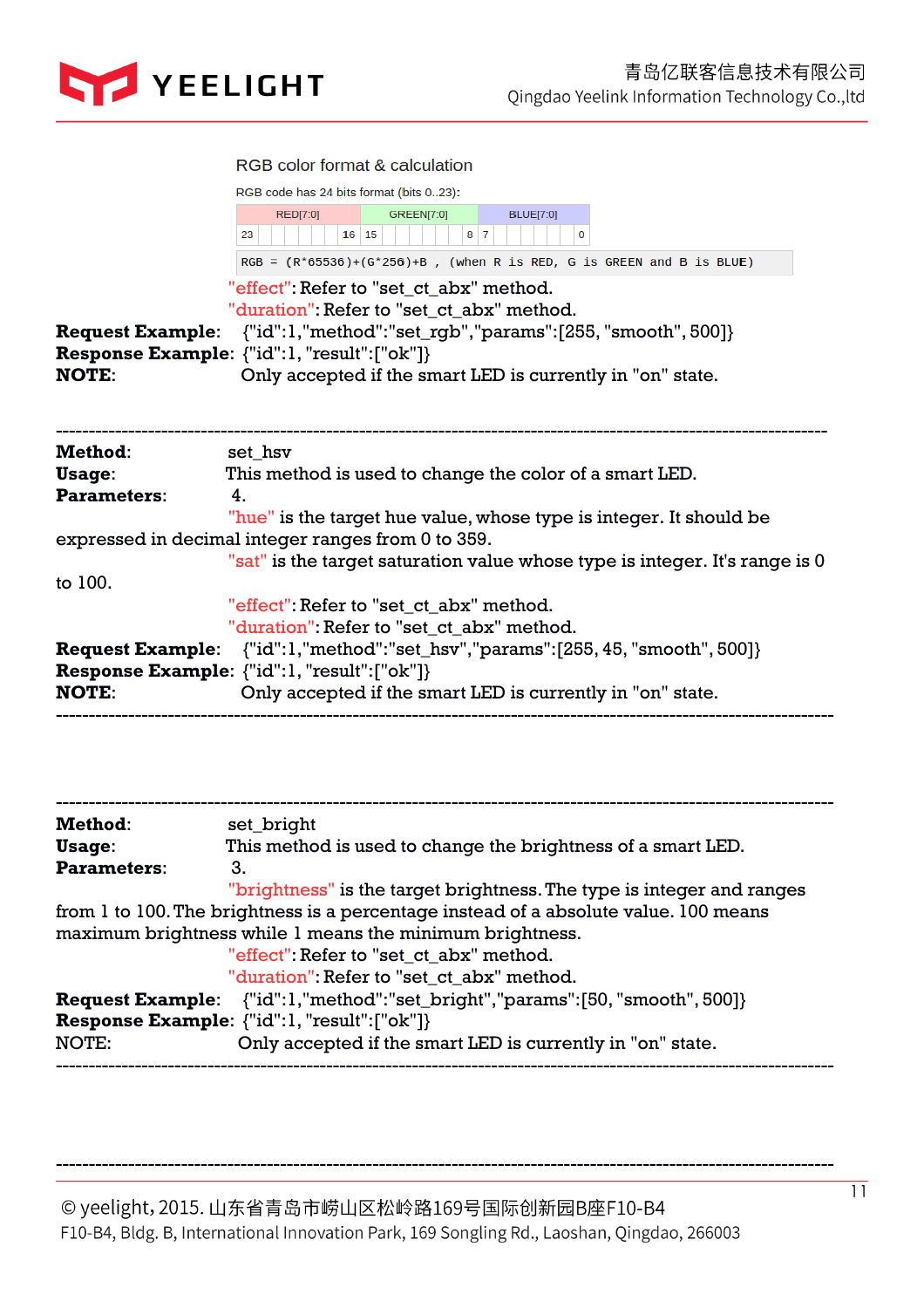

| Method:                             | set_power                                                                            |  |  |  |
|-------------------------------------|--------------------------------------------------------------------------------------|--|--|--|
| Usage:                              | This method is used to switch on or off the smart LED (software                      |  |  |  |
| managed on/off).                    |                                                                                      |  |  |  |
| <b>Parameters:</b>                  | 3.                                                                                   |  |  |  |
|                                     | "power" can only be "on" or "off". "on" means turn on the smart LED,                 |  |  |  |
| "off" means turn off the smart LED. |                                                                                      |  |  |  |
|                                     | "effect": Refer to "set_ct_abx" method.                                              |  |  |  |
|                                     | "duration" Refer to "set_ct_abx" method.                                             |  |  |  |
|                                     | "mode" (optional)                                                                    |  |  |  |
|                                     | 0: Normal turn on operation (default value)                                          |  |  |  |
|                                     | 1: Turn on and switch to CT mode.                                                    |  |  |  |
|                                     | 2: Turn on and switch to RGB mode.                                                   |  |  |  |
|                                     | 3: Turn on and switch to HSV mode.                                                   |  |  |  |
|                                     | 4. Turn on and switch to color flow mode.                                            |  |  |  |
|                                     | 5: Turn on and switch to Night light mode. (Ceiling light only).                     |  |  |  |
|                                     | <b>Request Example:</b> {"id":1,"method":"set_power","params":["on", "smooth", 500]} |  |  |  |
|                                     | <b>Response Example:</b> {"id":1, "result":["ok"]}                                   |  |  |  |
| NOTE:                               | N/A                                                                                  |  |  |  |

| Method:            | toggle                                                              |
|--------------------|---------------------------------------------------------------------|
| Usage:             | This method is used to toggle the smart LED.                        |
| <b>Parameters:</b> | 0.                                                                  |
|                    | <b>Request Example:</b> {"id":1,"method":"toggle","params":[]}      |
|                    | <b>Response Example:</b> {"id":1, "result":["ok"]}                  |
| NOTE:              | This method is defined because sometimes user may just want to flip |
|                    | the state without knowing the current state.                        |
|                    |                                                                     |

----------------------------------------------------------------------------------------------------------------------

---------------------------------------------------------------------------------------------------------------------- **Method**: set\_default **Usage**: This method is used to save current state of smart LED in persistent memory. So if user powers off and then powers on the smart LED again (hard power reset), the smart LED will show last saved state. **Parameters**: 0. **Request Example**: {"id":1,"method":"set\_default","params":[]} **Response Example**: {"id":1, "result":["ok"]} NOTE: For example, if user likes the current color (red) and brightness (50%) and want to make this state as a default initial state (every time the smart LED is powered), then he can use set\_default to do a snapshot.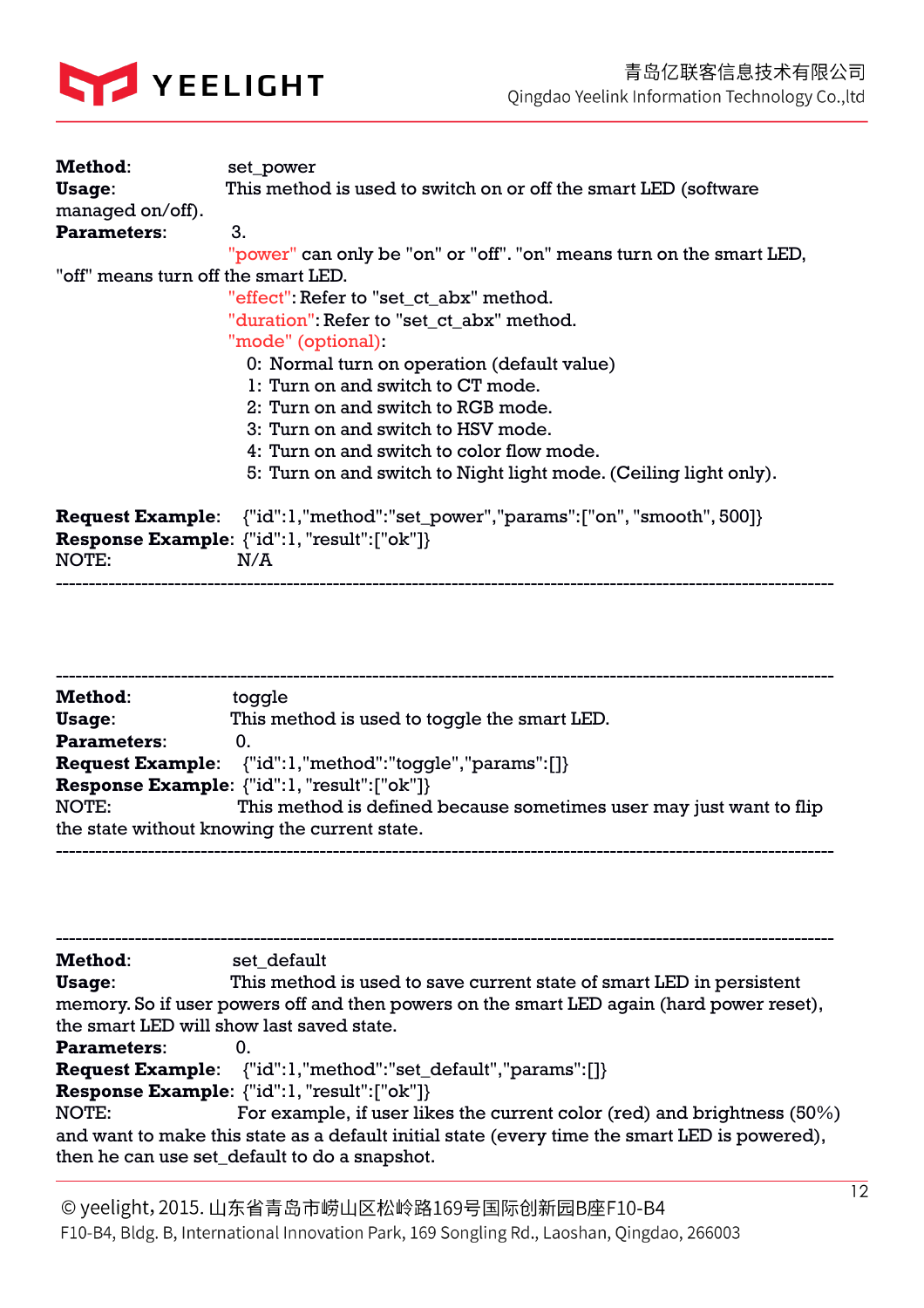

Only accepted if the smart LED is currently in "on" state.

| Method:                                            | start_cf |                                                                                                      |
|----------------------------------------------------|----------|------------------------------------------------------------------------------------------------------|
| Usage:                                             |          | This method is used to start a color flow. Color flow is a series of smart                           |
|                                                    |          | LED visible state changing. It can be brightness changing, color changing or color                   |
|                                                    |          | temperature changing. This is the most powerful command. All our recommended scenes,                 |
|                                                    |          | e.g. Sunrise/Sunset effect is implemented using this method. With the flow expression, user          |
| can actually "program" the light effect.           |          |                                                                                                      |
| <b>Parameters:</b>                                 | 3.       |                                                                                                      |
|                                                    |          | "count" is the total number of visible state changing before color flow                              |
|                                                    |          | stopped. 0 means infinite loop on the state changing.                                                |
|                                                    |          | "action" is the action taken after the flow is stopped.                                              |
|                                                    |          | 0 means smart LED recover to the state before the color flow started.                                |
|                                                    |          | I means smart LED stay at the state when the flow is stopped.                                        |
|                                                    |          | 2 means turn off the smart LED after the flow is stopped.                                            |
|                                                    |          | "flow_expression" is the expression of the state changing series.                                    |
|                                                    |          |                                                                                                      |
|                                                    |          | <b>Request Example:</b> $\{$ "id":1,"method":"start_cf","params":[4, 2, "1000, 2, 2700, 100, 500, 1, |
| 255, 10, 5000, 7, 0,0, 500, 2, 5000, 1"]           |          |                                                                                                      |
| <b>Response Example:</b> {"id":1, "result":["ok"]} |          |                                                                                                      |
| NOTE:                                              |          | Each visible state changing is defined to be a flow tuple that contains 4                            |
|                                                    |          | elements: [duration, mode, value, brightness]. A flow expression is a series of flow tuples.         |
|                                                    |          | So for above request example, it means: change CT to 2700K & maximum brightness                      |
|                                                    |          | gradually in 1000ms, then change color to red & 10% brightness gradually in 500ms, then              |
|                                                    |          | stay at this state for 5 seconds, then change CT to 5000K & minimum brightness gradually in          |
|                                                    |          | 500ms. After 4 changes reached, stopped the flow and power off the smart LED.                        |
|                                                    |          | [duration, mode, value, brightness]:                                                                 |
|                                                    |          | Duration: Gradual change time or sleep time, in milliseconds,                                        |
| minimum value 50.                                  |          |                                                                                                      |
|                                                    |          |                                                                                                      |
|                                                    | Mode:    | $1$ – color, $2$ – color temperature, $7$ – sleep.                                                   |
|                                                    | Value:   | RGB value when mode is 1, CT value when mode is 2,                                                   |
| Ignored when mode is 7.                            |          |                                                                                                      |
|                                                    |          | Brightness: Brightness value, -1 or $1 \sim 100$ . Ignored when mode is 7.                           |
|                                                    |          | When this value is -1, brightness in this tuple is ignored (only color or CT change takes            |
| effect).                                           |          |                                                                                                      |
|                                                    |          |                                                                                                      |
|                                                    |          | Only accepted if the smart LED is currently in "on" state.                                           |
|                                                    |          | The logic can be expressed in following pseudo code.                                                 |
| +start_cf:                                         |          |                                                                                                      |
| $cnt = 0$                                          |          |                                                                                                      |
|                                                    |          |                                                                                                      |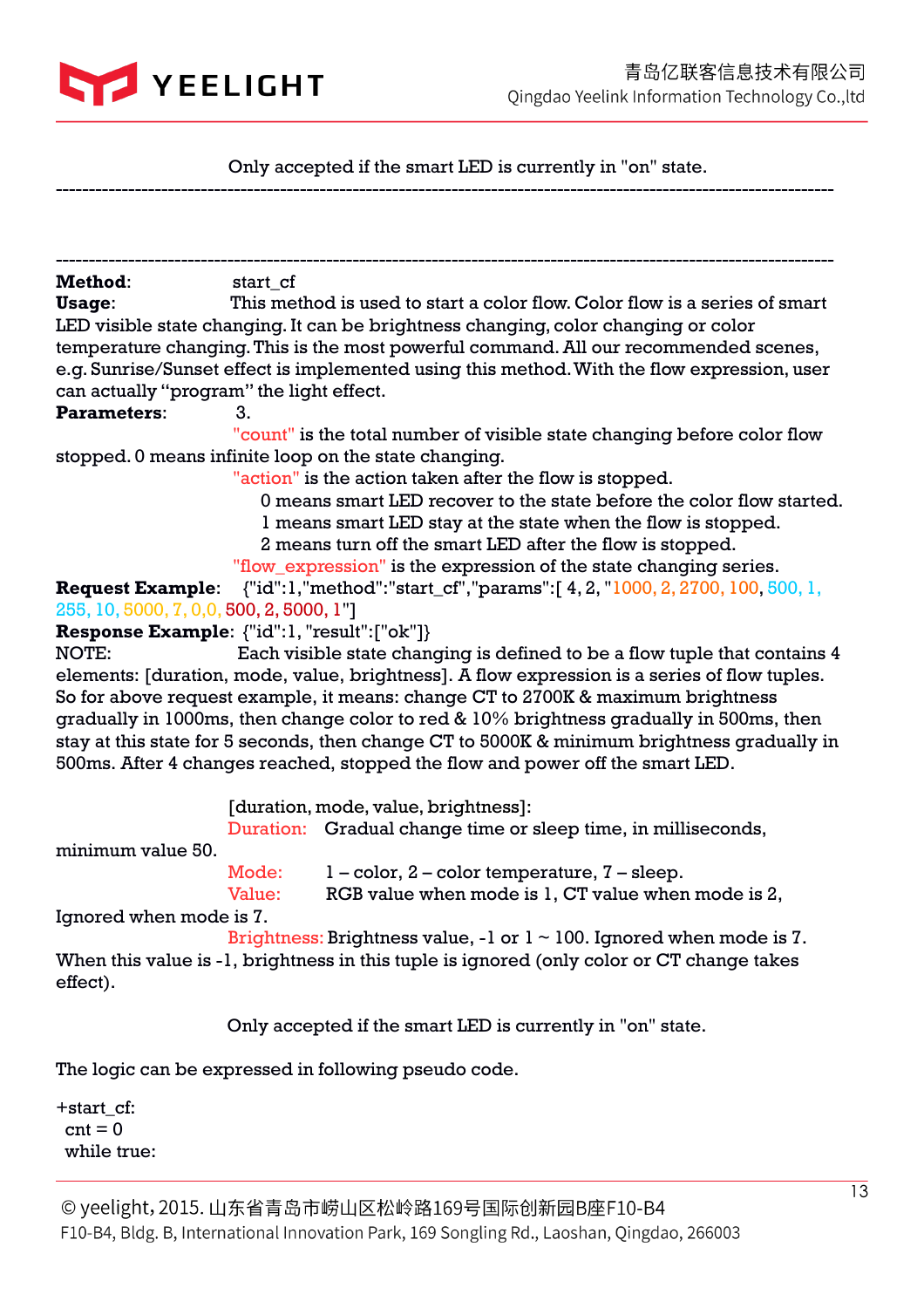

| if flow $cnt != 0$ and $cnt >=$ flow $cnt:$<br>take_stop_action(flow_action)<br>break |                                                                                   |
|---------------------------------------------------------------------------------------|-----------------------------------------------------------------------------------|
| $tuple = get\_next_flow_tuple()$<br>apply_effect(tuple)                               | # flow tuple will be put in a circular list<br># change RGB/CT gradually or sleep |
|                                                                                       |                                                                                   |

| Method:            | stop_cf                                                                       |
|--------------------|-------------------------------------------------------------------------------|
| Usage:             | This method is used to stop a running color flow.                             |
| <b>Parameters:</b> | 0.                                                                            |
|                    | <b>Request Example:</b> {"id":1,"method":"stop_cf","params":[]}               |
|                    | <b>Response Example:</b> $\{\text{"id":} 1, \text{"result":} [\text{"ok"]}\}$ |
| NOTE:              | N/A                                                                           |
|                    |                                                                               |

| <b>Method:</b>     | set_scene                                                                                                                                                                                                                                                                                                                                                                                                                                                                                                                                                                                                                   |
|--------------------|-----------------------------------------------------------------------------------------------------------------------------------------------------------------------------------------------------------------------------------------------------------------------------------------------------------------------------------------------------------------------------------------------------------------------------------------------------------------------------------------------------------------------------------------------------------------------------------------------------------------------------|
| Usage:             | This method is used to set the smart LED directly to specified state. If                                                                                                                                                                                                                                                                                                                                                                                                                                                                                                                                                    |
| command.           | the smart LED is off, then it will turn on the smart LED firstly and then apply the specified                                                                                                                                                                                                                                                                                                                                                                                                                                                                                                                               |
| <b>Parameters:</b> | $3 - 4$ .                                                                                                                                                                                                                                                                                                                                                                                                                                                                                                                                                                                                                   |
|                    | "class" can be "color", "hsv", "ct", "cf", "auto_dealy_off".                                                                                                                                                                                                                                                                                                                                                                                                                                                                                                                                                                |
|                    | "color" means change the smart LED to specified color and                                                                                                                                                                                                                                                                                                                                                                                                                                                                                                                                                                   |
| brightness.        |                                                                                                                                                                                                                                                                                                                                                                                                                                                                                                                                                                                                                             |
|                    | "hsv" means change the smart LED to specified color and brightness.<br>"ct" means change the smart LED to specified ct and brightness.<br>"cf" means start a color flow in specified fashion.<br>"auto_delay_off" means turn on the smart LED to specified<br>brightness and start a sleep timer to turn off the light after the specified minutes.<br>"vall", "val2", "val3" are class specific.<br><b>Request Example:</b> {"id":1,"method":"set_scene", "params": ["color", 65280, 70]}<br>{"id":1,"method":"set_scene", "params": ["hsv", 300, 70, 100]}<br>{"id":1, "method":"set_scene", "params": ["ct", 5400, 100]} |
|                    | ${''id'':l}$ ,                                                                                                                                                                                                                                                                                                                                                                                                                                                                                                                                                                                                              |
|                    | "method":"set_scene","params":["cf",0,0,"500,1,255,100,1000,1,16776960,70"]}<br>{"id":1, "method":"set_scene", "params": ["auto_delay_off", 50, 5]                                                                                                                                                                                                                                                                                                                                                                                                                                                                          |
|                    | Response Example: {"id":1, "result":["ok"]}                                                                                                                                                                                                                                                                                                                                                                                                                                                                                                                                                                                 |
| NOTE:              | Accepted on both "on" and "off" state.                                                                                                                                                                                                                                                                                                                                                                                                                                                                                                                                                                                      |
|                    | For above examples:                                                                                                                                                                                                                                                                                                                                                                                                                                                                                                                                                                                                         |
|                    | The first is to set color to "652280" and 70% brightness.                                                                                                                                                                                                                                                                                                                                                                                                                                                                                                                                                                   |
|                    | The second is to set color to Hue:300, Saturation:70 and max brightness.                                                                                                                                                                                                                                                                                                                                                                                                                                                                                                                                                    |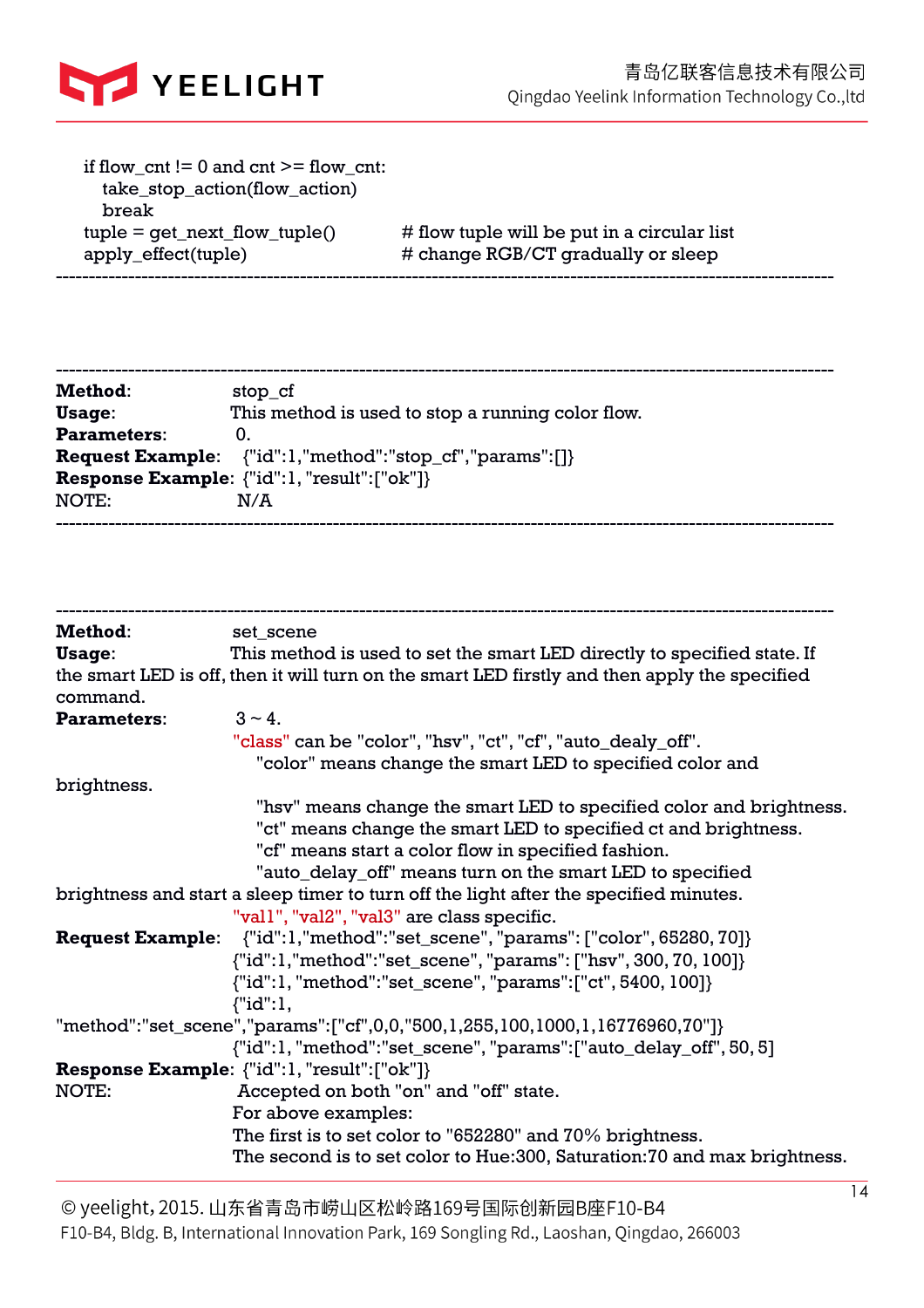

 The third is set CT to 500K and 100% brightness. The forth one is to start a infinite color flow on two flow tuples. The fifth one is turn on the light to 50% brightness and then turn off

after 5 minutes.

| Method:            | cron add                                                                |
|--------------------|-------------------------------------------------------------------------|
| Usage:             | This method is used to start a timer job on the smart LED.              |
| <b>Parameters:</b> | 2.                                                                      |
|                    | "type" currently can only be 0. (means power off)                       |
|                    | "value" is the length of the timer (in minutes).                        |
|                    | <b>Request Example:</b> {"id":1,"method":"cron_add","params":[0, 15]}   |
|                    | <b>Response Example:</b> {"id":1, "result": ["ok"]}                     |
| NOTE:              | For example, if a user wants to start a sleep timer (automatically turn |
|                    | off the smart LED after 20 minutes), then he can send a                 |
|                    | {"id":1,"method":"cron_add","params":[0, 20]}.                          |
|                    | Only accepted if the smart LED is currently in "on" state.              |
|                    |                                                                         |

| Method:                   | cron get                                                                          |
|---------------------------|-----------------------------------------------------------------------------------|
| Usage:<br>specified type. | This method is used to retrieve the setting of the current cron job of the        |
| <b>Parameters:</b>        | 1.                                                                                |
|                           | "type" the type of the cron job. (currently only support 0).                      |
| <b>Request Example:</b>   | {"id":1,"method":"cron_get","params":[0]}                                         |
|                           | <b>Response Example:</b> {"id":1, "result": [{"type": 0, "delay": 15, "mix": 0}]} |
| NOTE:                     | N/A                                                                               |
|                           |                                                                                   |

| Method:            | cron del                                                          |
|--------------------|-------------------------------------------------------------------|
| Usage:             | This method is used to stop the specified cron job.               |
| <b>Parameters:</b> | 1.                                                                |
|                    | "type" the type of the cron job. (currently only support 0).      |
|                    | <b>Request Example:</b> {"id":1,"method":"cron_del","params":[0]} |
|                    | <b>Response Example:</b> {"id":1, "result":["ok"]}                |
| NOTE:              | N/A                                                               |
|                    |                                                                   |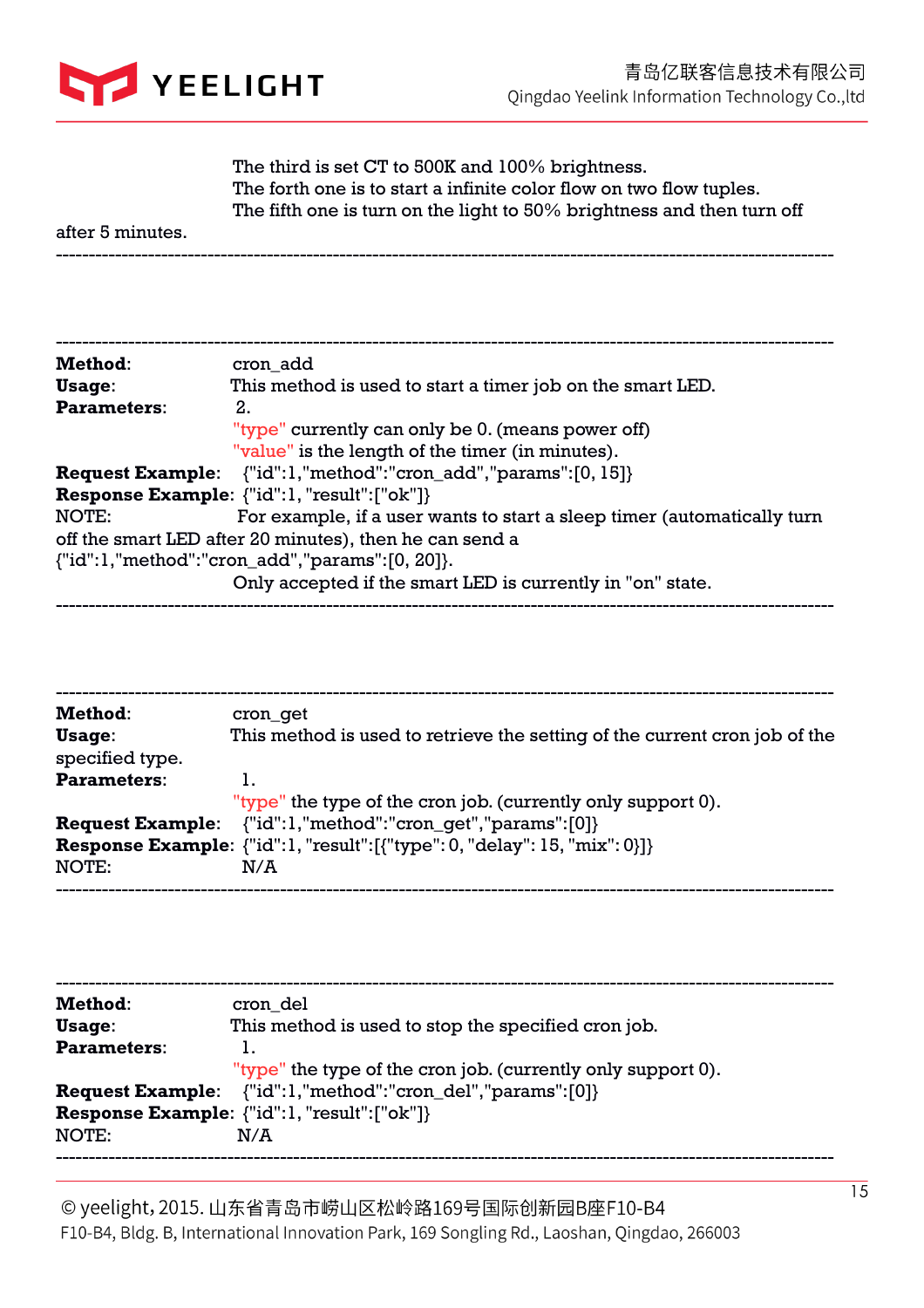

| Method:                          | set_adjust                                                                         |
|----------------------------------|------------------------------------------------------------------------------------|
| Usage:                           | This method is used to change brightness, CT or color of a smart LED               |
|                                  | without knowing the current value, it's main used by controllers.                  |
| <b>Parameters:</b>               | 2.                                                                                 |
|                                  | "action" the direction of the adjustment. The valid value can be:                  |
|                                  | "increase": increase the specified property                                        |
|                                  | "decrease": decrease the specified property                                        |
|                                  | "circle": increase the specified property, after it reaches the max                |
| value, go back to minimum value. |                                                                                    |
|                                  | "prop" the property to adjust. The valid value can be:                             |
|                                  | "bright": adjust brightness.                                                       |
|                                  | "ct": adjust color temperature.                                                    |
|                                  | "color": adjust color. (When "prop" is "color", the "action" can only              |
|                                  | be "circle", otherwise, it will be deemed as invalid request.)                     |
|                                  | <b>Request Example:</b> {"id":1,"method":"set_adjust","params":["increase", "ct"]} |
|                                  | Response Example: {"id":1, "result":["ok"]}                                        |
| NOTE:                            | N/A                                                                                |
|                                  |                                                                                    |

| Method:                   | set_adjust                                                                                                                                                                                            |
|---------------------------|-------------------------------------------------------------------------------------------------------------------------------------------------------------------------------------------------------|
| Usage:                    | This method is used to change brightness, CT or color of a smart LED                                                                                                                                  |
|                           | without knowing the current value, it's main used by controllers.                                                                                                                                     |
| <b>Parameters:</b>        | 2.                                                                                                                                                                                                    |
|                           | "action" the direction of the adjustment. The valid value can be:<br>"increase": increase the specified property                                                                                      |
|                           | "decrease": decrease the specified property                                                                                                                                                           |
|                           | "circle": increase the specified property, after it reaches the max value,                                                                                                                            |
| go back to minimum value. |                                                                                                                                                                                                       |
|                           | "prop" the property to adjust. The valid value can be:<br>"bright": adjust brightness.<br>"ct": adjust color temperature.<br>"color": adjust color. (When "prop" is "color", the "action" can only be |
|                           | "circle", otherwise, it will be deemed as invalid request.)                                                                                                                                           |
|                           | <b>Request Example:</b> {"id":1,"method":"set_adjust","params":["increase", "ct"]}<br><b>Response Example:</b> {"id":1, "result": ["ok"]}                                                             |
| NOTE:                     | N/A                                                                                                                                                                                                   |
|                           |                                                                                                                                                                                                       |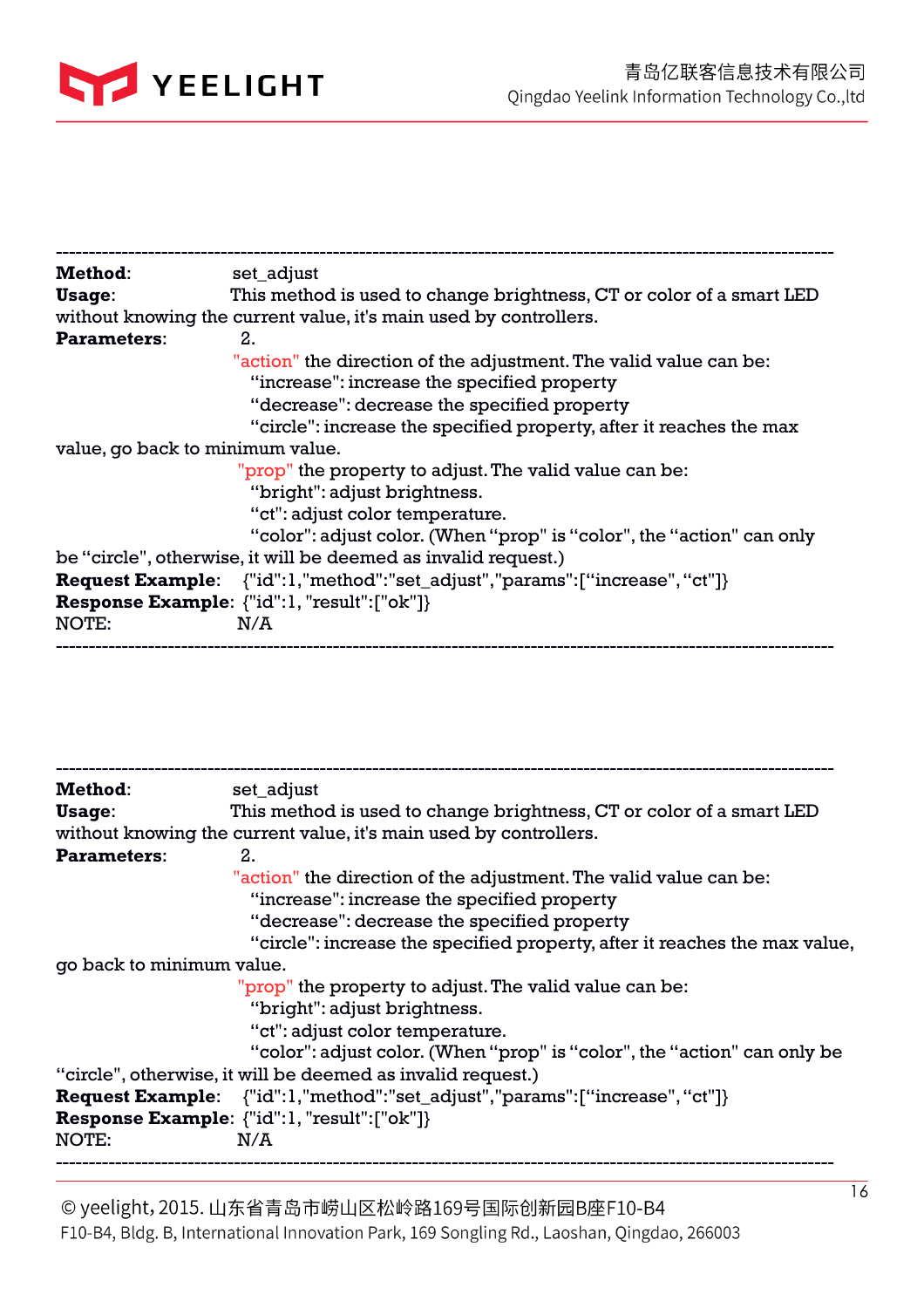

the socket.

| Method:                 | set music                                                                                      |
|-------------------------|------------------------------------------------------------------------------------------------|
| Usage:                  | This method is used to start or stop music mode on a device. Under music                       |
|                         | mode, no property will be reported and no message quota is checked.                            |
| <b>Parameters:</b>      | $1 - 3$ .                                                                                      |
|                         | "action" the action of set_music command. The valid value can be:                              |
|                         | 0: turn off music mode.                                                                        |
|                         | 1: turn on music mode.                                                                         |
|                         | "host" the IP address of the music server.                                                     |
|                         | "port" the TCP port music application is listening on.                                         |
| <b>Request Example:</b> | {"id":1,"method":"set_music","params":[1,"192.168.0.2", 54321]}                                |
|                         | ${''id":}1, "method":"set\_music", "params":[0]$                                               |
|                         | <b>Response Example:</b> {"id":1, "result": ["ok"]}                                            |
| NOTE:                   | When control device wants to start music mode, it needs start a TCP                            |
|                         | server firstly and then call "set_music" command to let the device know the IP and Port of the |
|                         | TCP listen socket. After received the command, LED device will try to connect the specified    |
|                         | peer address. If the TCP connection can be established successfully, then control device could |
|                         | send all supported commands through this channel without limit to simulate any music effect.   |
|                         | The control device can stop music mode by explicitly send a stop command or just by closing    |

| Method:             | set name                                                                                    |
|---------------------|---------------------------------------------------------------------------------------------|
| Usage:              | This method is used to name the device. The name will be stored on the                      |
| method.             | device and reported in discovering response. User can also read the name through "get_prop" |
| <b>Parameters:</b>  |                                                                                             |
|                     | "name" the name of the device.                                                              |
|                     | <b>Request Example:</b> {"id":1,"method":"set_name","params":["my_bulb"]}                   |
|                     | <b>Response Example:</b> {"id":1, "result":["ok"]}                                          |
| NOTE:               | When using Yeelight official App, the device name is stored on cloud.                       |
| could be different. | This method instead store the name on persistent memory of the device, so the two names     |
|                     |                                                                                             |

| Method:                           | bg_set_xxx / bg_toggle                                               |
|-----------------------------------|----------------------------------------------------------------------|
| Usage:                            | These methods are used to control background light, for each command |
| detail, refer to set_xxx command. |                                                                      |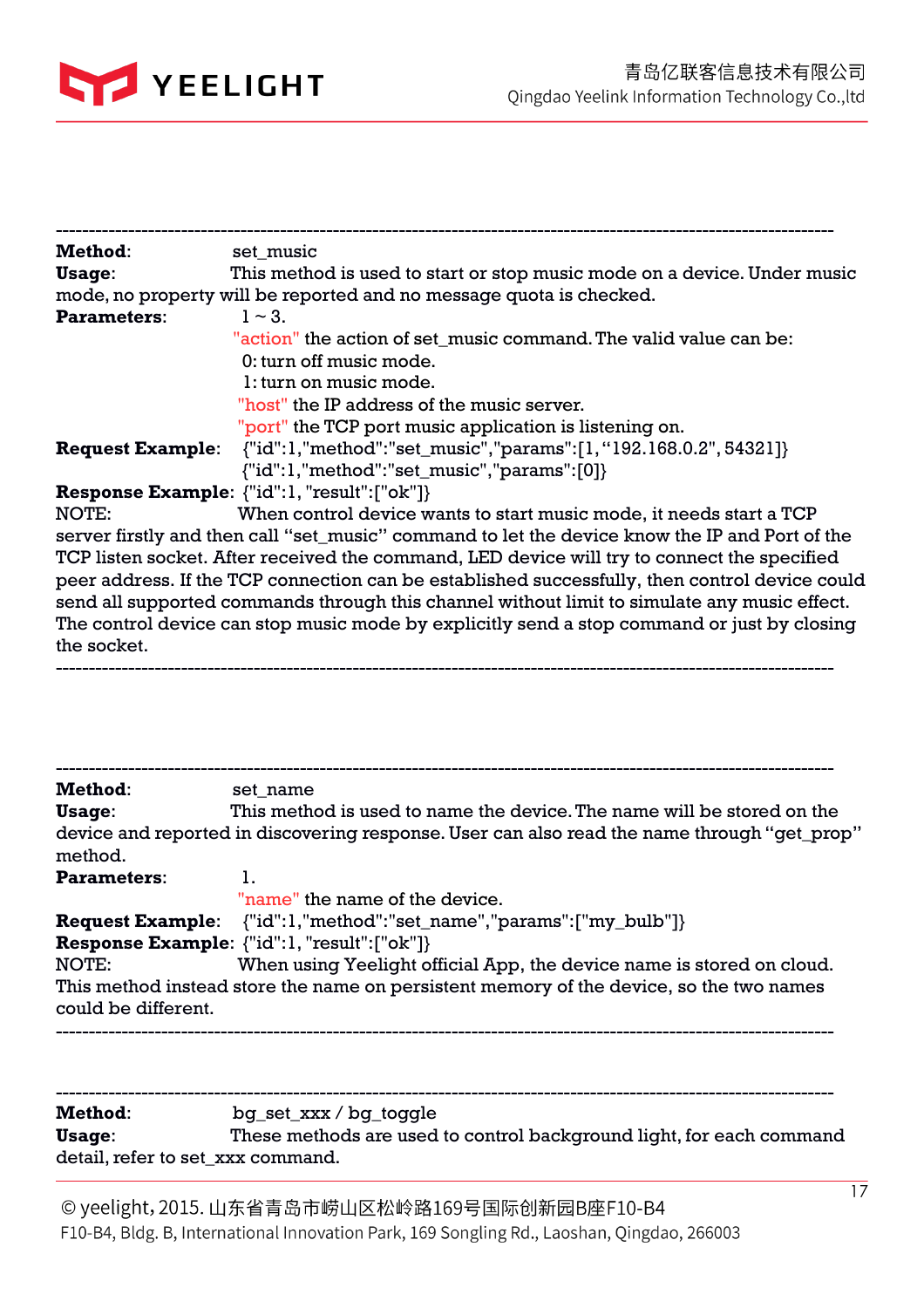

| <b>Parameters:</b><br><b>Request Example:</b><br><b>Response Example:</b>        |                                                                                                                                                                       |  |  |
|----------------------------------------------------------------------------------|-----------------------------------------------------------------------------------------------------------------------------------------------------------------------|--|--|
| NOTE:<br>background light.                                                       | These commands are only supported on lights that are equipped with a                                                                                                  |  |  |
|                                                                                  |                                                                                                                                                                       |  |  |
| Method:<br>Usage:<br>same time.<br><b>Parameters:</b><br><b>Request Example:</b> | dev_toggle<br>This method is used to toggle the main light and background light at the                                                                                |  |  |
| <b>Response Example:</b>                                                         |                                                                                                                                                                       |  |  |
| NOTE:<br>toggle both light at the same time.                                     | When there is main light and background light, "toggle" is used to toggle<br>main light, "bg_toggle" is used to toggle background light while "dev_toggle" is used to |  |  |
|                                                                                  |                                                                                                                                                                       |  |  |
| <b>Method:</b><br>Usage:<br>within specified duration.                           | adjust_bright<br>This method is used to adjust the brightness by specified percentage                                                                                 |  |  |
| <b>Parameters:</b>                                                               | 2.<br>"percentage" the percentage to be adjusted. The range is: $-100 \sim 100$<br>"duration" Refer to "set_ct_abx" method.                                           |  |  |
| <b>Request Example:</b>                                                          | {"id":1,"method":"adjust_bright","params":[-20, 500]}                                                                                                                 |  |  |
| NOTE:<br>milliseconds.                                                           | Response Example: {"id":1, "result":["ok"]}<br>The above command will decrease the brightness by 20% within 500                                                       |  |  |
|                                                                                  |                                                                                                                                                                       |  |  |
| Method:                                                                          | adjust_ct                                                                                                                                                             |  |  |
| Usage:<br>percentage within specified duration.                                  | This method is used to adjust the color temperature by specified                                                                                                      |  |  |
| <b>Parameters:</b>                                                               | 2.                                                                                                                                                                    |  |  |
|                                                                                  | "percentage" the percentage to be adjusted. The range is: $-100 \sim 100$<br>"duration" Refer to "set_ct_abx" method.                                                 |  |  |
|                                                                                  | <b>Request Example:</b> {"id":1,"method":"adjust_ct","params":[20, 500]}                                                                                              |  |  |
| NOTE:                                                                            | Response Example: {"id":1, "result":["ok"]}<br>The above command will increase the CT by 20% within 500 milliseconds.                                                 |  |  |
|                                                                                  |                                                                                                                                                                       |  |  |
| Method:<br>Usage:                                                                | adjust_color<br>This method is used to adjust the color within specified duration.                                                                                    |  |  |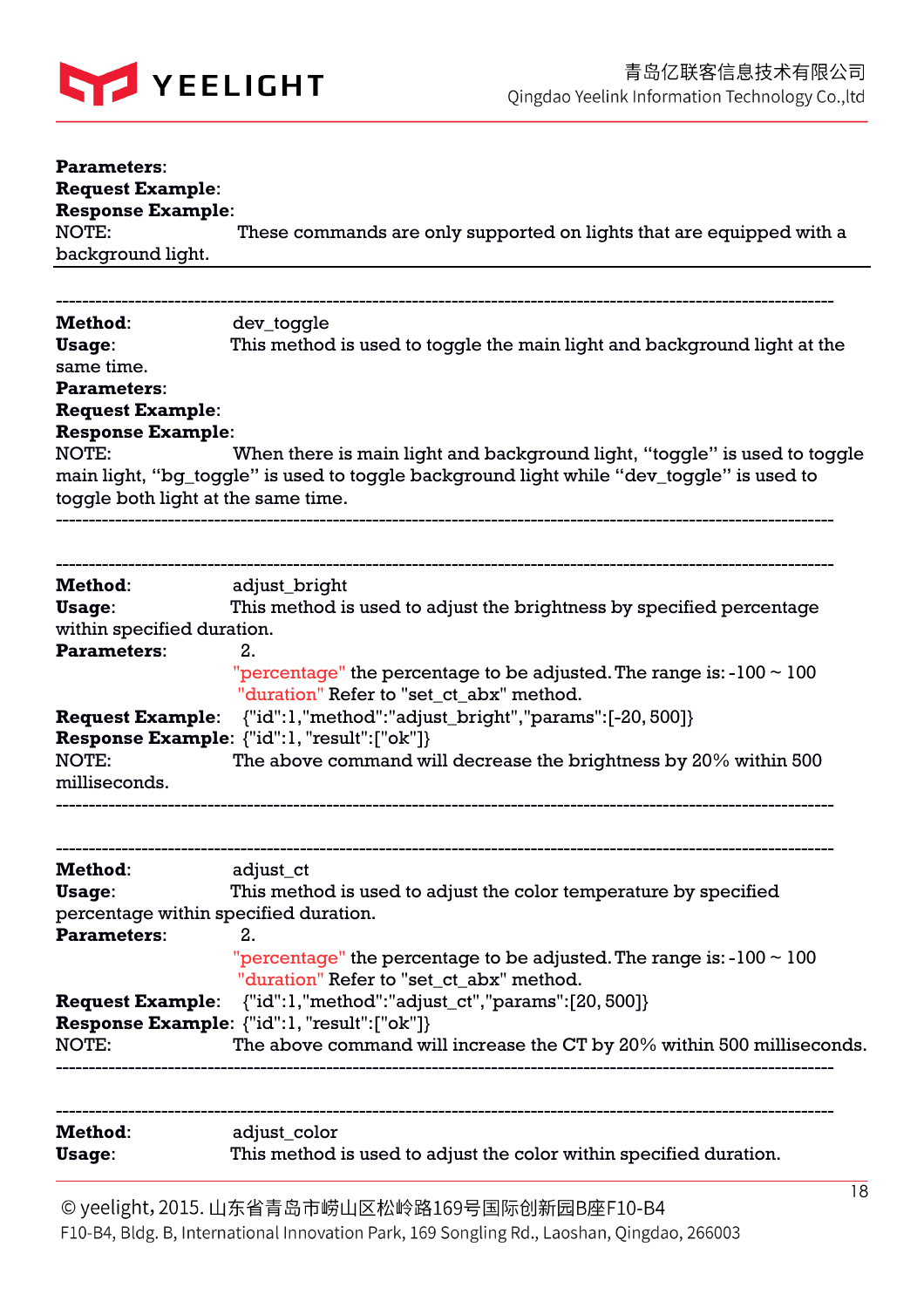

| <b>Parameters:</b>           | 2.                                                                          |
|------------------------------|-----------------------------------------------------------------------------|
|                              | "percentage" the percentage to be adjusted. The range is: $-100 \sim 100$   |
|                              | "duration" Refer to "set ct abx" method.                                    |
|                              | <b>Request Example:</b> {"id":1,"method":"adjust_color","params":[20, 500]} |
|                              | <b>Response Example:</b> {"id":1, "result": ["ok"]}                         |
| NOTE:                        | The percentage parameter will be ignored and the color is internally        |
| defined and can't specified. |                                                                             |
|                              |                                                                             |
|                              |                                                                             |
| Method:                      | bq_adjust_xx                                                                |
| Usage:                       | This method is used to adjust background light by specified percentage      |
| within specified duration.   |                                                                             |
| <b>Parameters:</b>           |                                                                             |
| <b>Request Example:</b>      |                                                                             |
| <b>Response Example:</b>     |                                                                             |
| NOTE:                        | Refer to adjust_bright, adjust_ct, adjust_color                             |
|                              |                                                                             |

### **4.2 RESULT message**

Result message is generated by smart LED upon receiving COMMAND messages. Every command message should expect a result message. It contains the result of the command execution or the value requested by command. The RESULT message will be in below format:

{ id\_pair, result\_pair}\r\n

| Pair        | Presence  | String                       | Value                            |
|-------------|-----------|------------------------------|----------------------------------|
| id_pair     | mandatory | "id"                         | int(val)                         |
| result_pair | mandatory | "result" $\prime$<br>"error" | array(value) or<br>object(value) |

The value of "id" is an integer filled by smart LED. It is the mirror of "id" value in COMMAND message. This value should be mainly used by COMMAND sender to correlate request and response and it's meaningless to smart LED.

If command is successfully executed, the "result" will be returned and the value of it is an array. Depends on the command type, the array will contains either "ok" or the values of the requested properties (for get\_xx command).

If command is failed, then "error" will be returned. The value of "error" is an object which contains the detailed error description.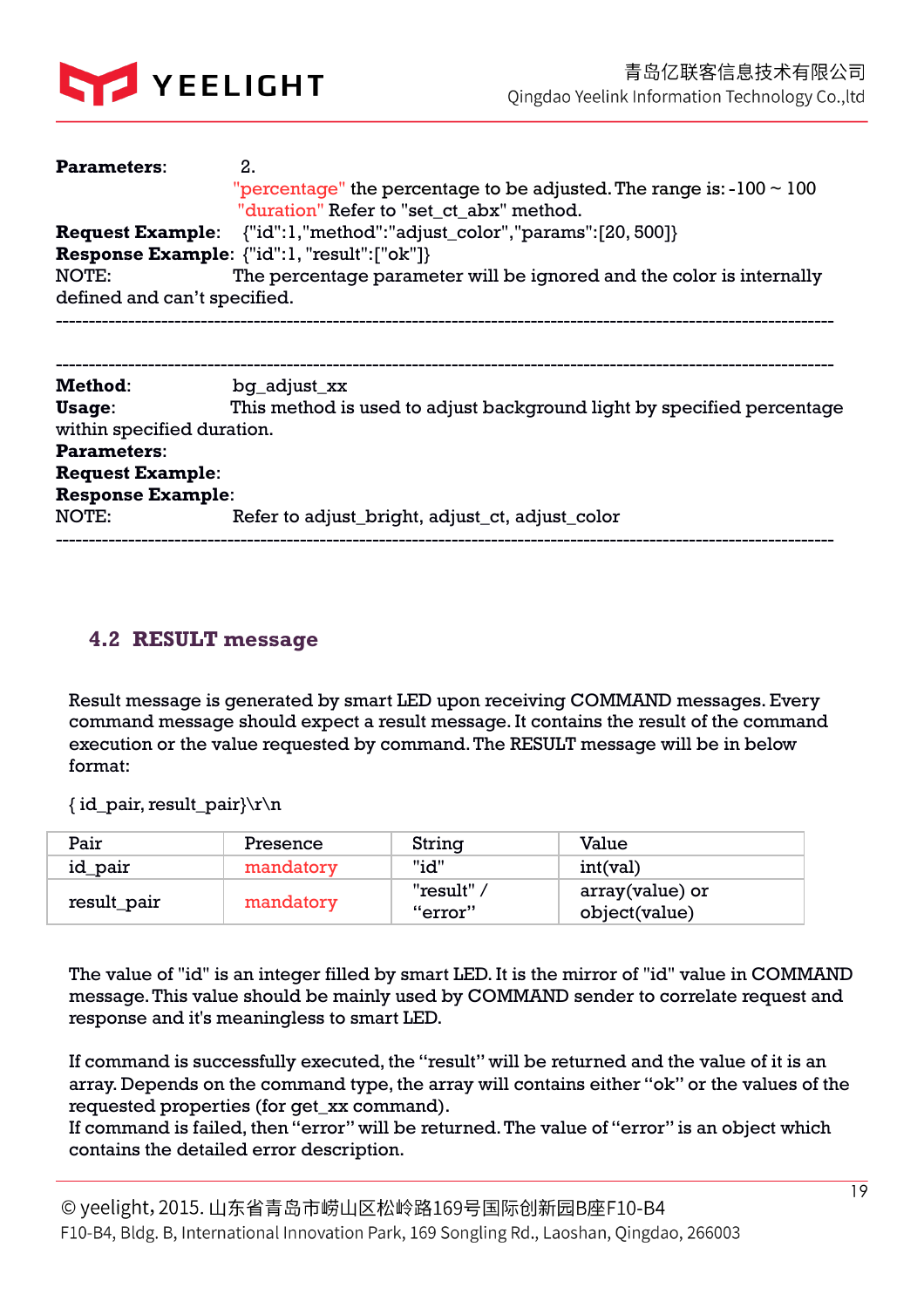

#### For example, following are three possible kinds of RESULT messages.

Command "1" executed successfully. {"id":1, "result":["ok"]}

Command "2" failed. {"id":2, "error":{"code":-1, "message":"unsupported method"}}

Command "3" requested for current status {"id":3, "method":"get\_prop", "params":["power", "bright"]} . The result will be:

{"id":3, "result":["on","100"]}

## **4.3 NOTIFICATION message**

Whenever there is state change of smart LED, it will send a notification message to all connected  $3<sup>rd</sup>$  party devices. This is to make sure all  $3<sup>rd</sup>$  party devices will get the latest state of the smart LED in time without having to poll the status from time to time.

The notification message will be in below format:

{ method\_pair, params\_pair}\r\n

| Pair        | presence  | String   | Value              |
|-------------|-----------|----------|--------------------|
| method_pair | mandatory | "method" | string(method_val) |
| params_pair | mandatory | "params" | object(prop_val)   |

The value of params\_pair is an object type and is in following format:

{ prop\_val\_pair1, pro\_val\_pair2, … }

| Pair          | presence | String        | Value                  |
|---------------|----------|---------------|------------------------|
| prop_val_pair |          | Property name | string(Property value) |

The value of "method" currently can only be "props". If any other value is present, it should be deemed as an invalid notification.

The value of "params\_pair" is an object. It contains a list of key-value pair. Note: all values are String type.

For example, if the smart LED is switched on to a 10% brightness, then it will send following notification messages.

{"method":"props","params":{"power":"on", "bright", "10"}}\r\n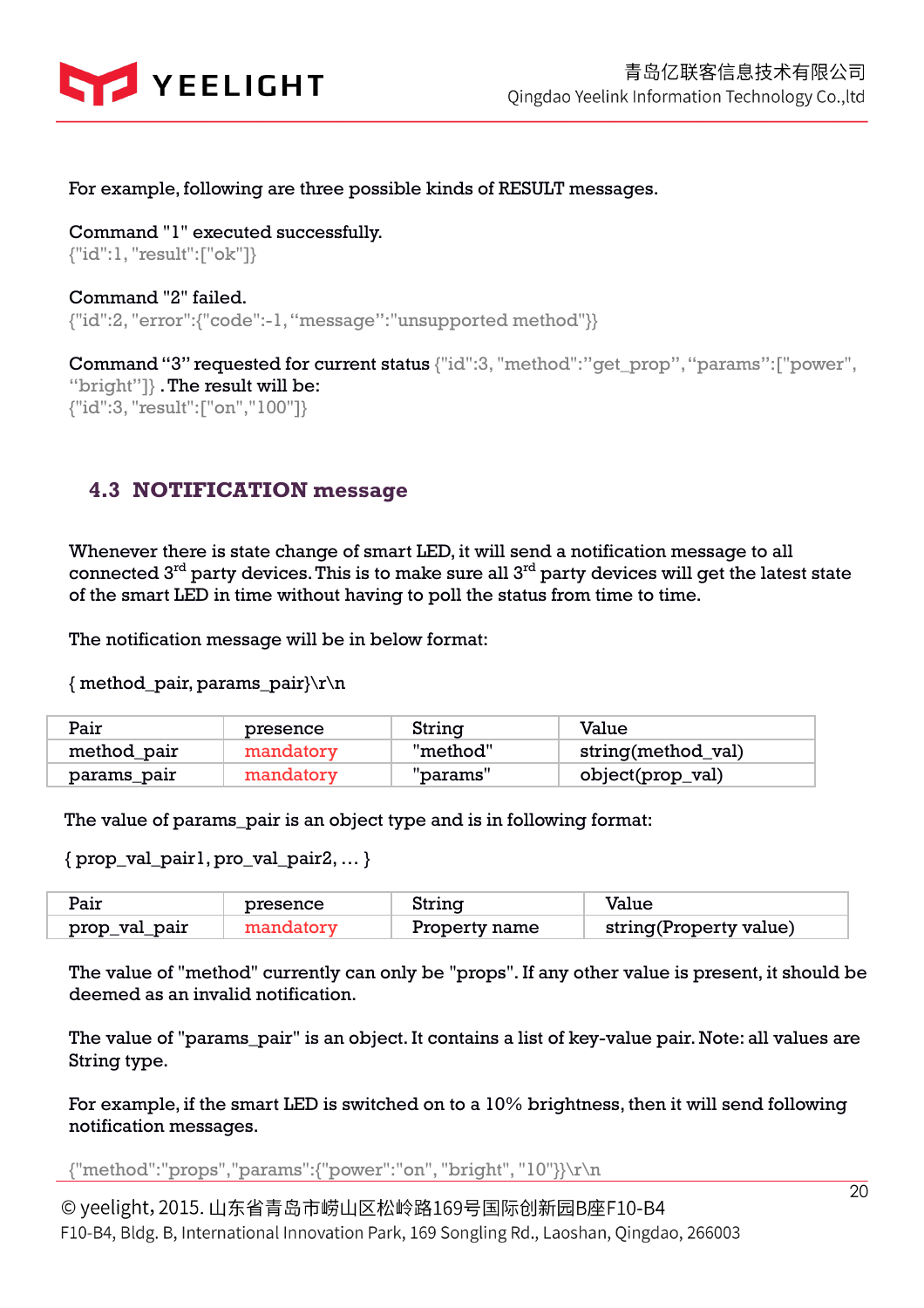

#### Current support property and it's possible value is defined as below.

| <b>Property Name</b> | Possible value                                                          |
|----------------------|-------------------------------------------------------------------------|
| power                | on: smart LED is turned on / off: smart LED is turned off               |
| bright               | Brightness percentage. Range $1 \sim 100$                               |
| ct                   | Color temperature. Range $1700 \sim 6500(k)$                            |
| rgb                  | Color. Range $1 \sim 16777215$                                          |
| hue                  | Hue. Range $0 \sim 359$                                                 |
| sat                  | Saturation. Range $0 \sim 100$                                          |
| color_mode           | 1: rgb mode / 2: color temperature mode / 3: hsv mode                   |
| flowing              | 0: no flow is running $/$ 1: color flow is running                      |
| delayoff             | The remaining time of a sleep timer. Range $1 \sim 60$ (minutes)        |
| flow_params          | Current flow parameters (only meaningful when 'flowing' is<br>$\bf{1)}$ |
| music_on             | 1: Music mode is on / 0: Music mode is off                              |
| name                 | The name of the device set by "set_name" command                        |
| bg_power             | Background light power status                                           |
| bg_flowing           | Background light is flowing                                             |
| bg_flow_params       | Current flow parameters of background light                             |
| $bg_c$               | Color temperature of background light                                   |
| bg_lmode             | 1: rgb mode / 2: color temperature mode / 3: hsv mode                   |
| bg_bright            | Brightness percentage of background light                               |
| bg_rgb               | Color of background light                                               |
| bg_hue               | Hue of background light                                                 |
| bg_sat               | Saturation of background light                                          |
| nl br                | Brightness of night mode light                                          |
| active_mode          | 0: daylight mode / 1: moonlight mode (ceiling light only)               |

Table 4-2

## **5 Issues and Future consideration**

This spec will be updated if there is any change of Yeelight local control protocol.

## **6 Reference**

SSDP: https://tools.ietf.org/html/draft-cai-ssdp-v1-03